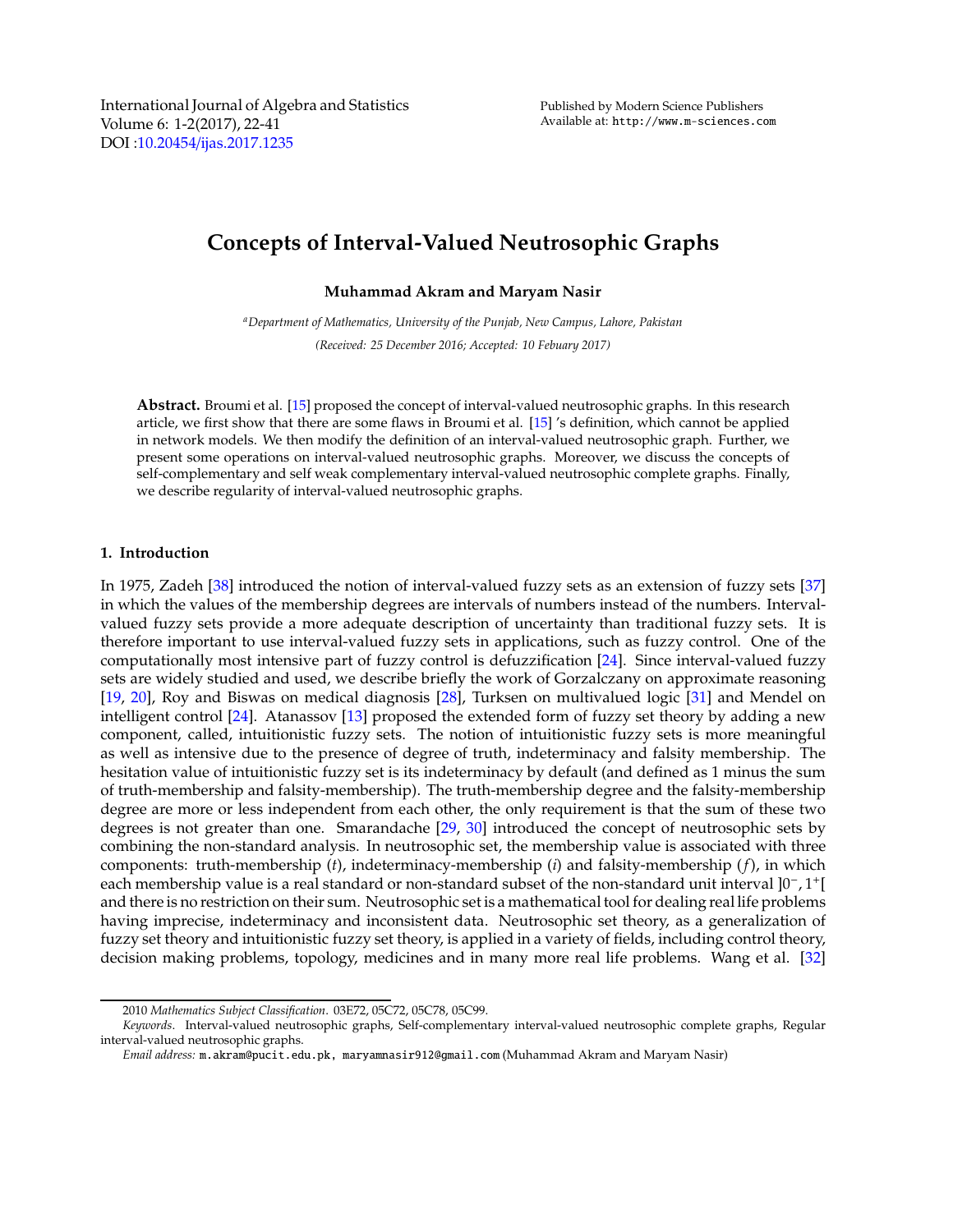presented the notion of single-valued neutrosophic sets to apply neutrosophic sets in real life problems more conveniently. In single-valued neutrosophic sets, three components are independent and their values are taken from the standard unit interval [0, 1]. Wang et al. [\[33\]](#page-19-12) presented the concept of interval-valued neutrosophic sets, which is more precise and more flexible than the single-valued neutrosophic set. An interval-valued neutrosophic set is a generalization of the concept of single-valued neutrosophic set, in which three membership (*t*, *i*, *f*) functions are independent, and their values belong to the unit interval [0, 1].

Graph theory has become a powerful conceptual framework for modeling and solution of combinatorial problems that arise in various fields, including mathematics, engineering and computer science. However, in some cases, some aspects of graph theoretic concepts may be uncertain. In such cases, it is important to deal with uncertainties using the methods of fuzzy sets and logics. Kaufmann [\[23\]](#page-19-13) gave the definition of a fuzzy graph. Fuzzy graphs were narrated by Rosenfeld [\[27\]](#page-19-14). After that, some remarks on fuzzy graphs were represented by Bhattacharya [\[14](#page-19-15)]. He showed that all the concepts on crisp graph theory do not have similarities in fuzzy graphs. Dhavaseelan et al. [\[18](#page-19-16)] defined strong neutrosophic graphs. Akram and Shahzadi [\[1](#page-18-0)] introduced the notion of neutrosophic soft graphs with applications. Akram [\[3\]](#page-18-1) introduced the notion of single-valued neutrosophic planar graphs. Akram et al. [\[2](#page-18-2)] also introduced the single-valued neutrosophic hypergraphs. Representation of graphs using intuitionistic neutrosophic soft sets was discussed in [\[5](#page-18-3)]. Akram and Shahzadi [\[4](#page-18-4)] studied properties of single-valued neutrosophic graphs by level graphs. Akram et al. [\[6](#page-19-17)[–12](#page-19-18)] have introduced several concepts on interval-valued fuzzy graphs and interval-valued neutrosophic graphs. Recently, Broumi et al. [\[15,](#page-19-0) [16\]](#page-19-19) proposed the concept of interval-valued neutrosophic graphs with operations. In this research arctic, we first show that there are some flaws in Broumi et al. [\[15](#page-19-0)]'s definition, which cannot be applied in network models. We then modify the definition of an interval-valued neutrosophic graph. We present some operations on intervalvalued neutrosophic graphs. We discuss the concepts of self-complementary and self weak complementary interval-valued neutrosophic complete graphs. We also describe regularity of interval-valued neutrosophic graphs.

## **2. Interval-valued neutrosophic graphs**

**Definition 2.1.** *[\[33](#page-19-12), [34](#page-19-20)] The interval-valued neutrosophic set A in X is defined by*

<span id="page-1-0"></span>
$$
A = \{ (x, [t_A^-(x), t_A^+(x)], [t_A^-(x), t_A^+(x)], [f_A^-(x), f_A^+(x)]\} : x \in X \},\
$$

where,  $t_A^-(x)$ ,  $t_A^+(x)$ ,  $i_A^-(x)$ ,  $i_A^+(x)$ ,  $f_A^-(x)$ , and  $f_A^+(x)$  are neutrosophic subsets of X such that  $t_A^-(x) \le t_A^+(x)$ ,  $i_A^-(x) \le t_A^+(x)$  $\lim_{x \to a} f_A^-(x) \leq f_A^+(x)$  *for all*  $x \in X$ .

For any two interval-valued neutrosophic sets  $A = ([t_A^-(x), t_A^+(x)],[i_A^-(x), i_A^+(x)],[f_A^-(x), f_A^+(x)])$  and B = ([ $t_B^-(x)$ ,  $t_B^+(x)$ ], [ $t_B^-(x)$ ,  $t_B^+(x)$ ], [ $f_B^-(x)$ ,  $f_B^+(x)$ ]) in X, we define:

$$
A \cup B = \{ (x, \max(t_A^-(x), t_B^-(x)), \max(t_A^+(x), t_B^+(x)), \max(t_A^-(x), t_B^-(x)),
$$
  

$$
\max(t_A^+(x), t_B^+(x)), \min(t_A^-(x), t_B^-(x)), \min(t_A^+(x), t_B^+(x))) : x \in X \}.
$$

 $A \cap B = \{(x, \min(t_A^-(x), t_B^-(x)), \min(t_A^+(x), t_B^+(x)), \min(t_A^-(x), t_B^-(x))),$  $\min(i_A^+(x), i_B^+(x))$ ,  $\max(f_A^-(x), f_B^-(x))$ ,  $\max(f_A^+(x), f_B^+(x))) : x \in X$ .

Broumi et al. [\[15\]](#page-19-0) defined interval-valued neutrosophic graphs as follows.

**Definition 2.2.** *[\[15](#page-19-0)] By an interval-valued neutrosophic graph with underlying set X is defined to be a pair G* =  $(A, B)$ , where  $A = (\llbracket t_A^-, t_A^+ \rrbracket, \llbracket t_A^-, t_A^+ \rrbracket, \llbracket f_A^-, f_A^+ \rrbracket)$  is an interval-valued neutrosophic set on X and  $B = (\llbracket t_B^-, t_B^+ \rrbracket, \llbracket t_B^-, t_B^+ \rrbracket, \llbracket f_B^-, f_B^+ \rrbracket)$ *is an interval-valued neutrosophic relation on E satisfying the following conditions:*

1.  $X = \{x_1, x_2, x_3, \cdots, x_n\}$  such that the functions  $t_A^*: X \to [0, 1], t_A^*: X \to [0, 1], t_A^*: X \to [0, 1], t_A^*: X \to [0, 1],$  $f_A^+$  :  $X \to [0,1]$  and  $f_A^-$  :  $X \to [0,1]$  denote the degree of truth-membership, degree of indeterminacy*membership and degree of falsity-membership of an element x<sup>i</sup>* ∈ *X, respectively, and*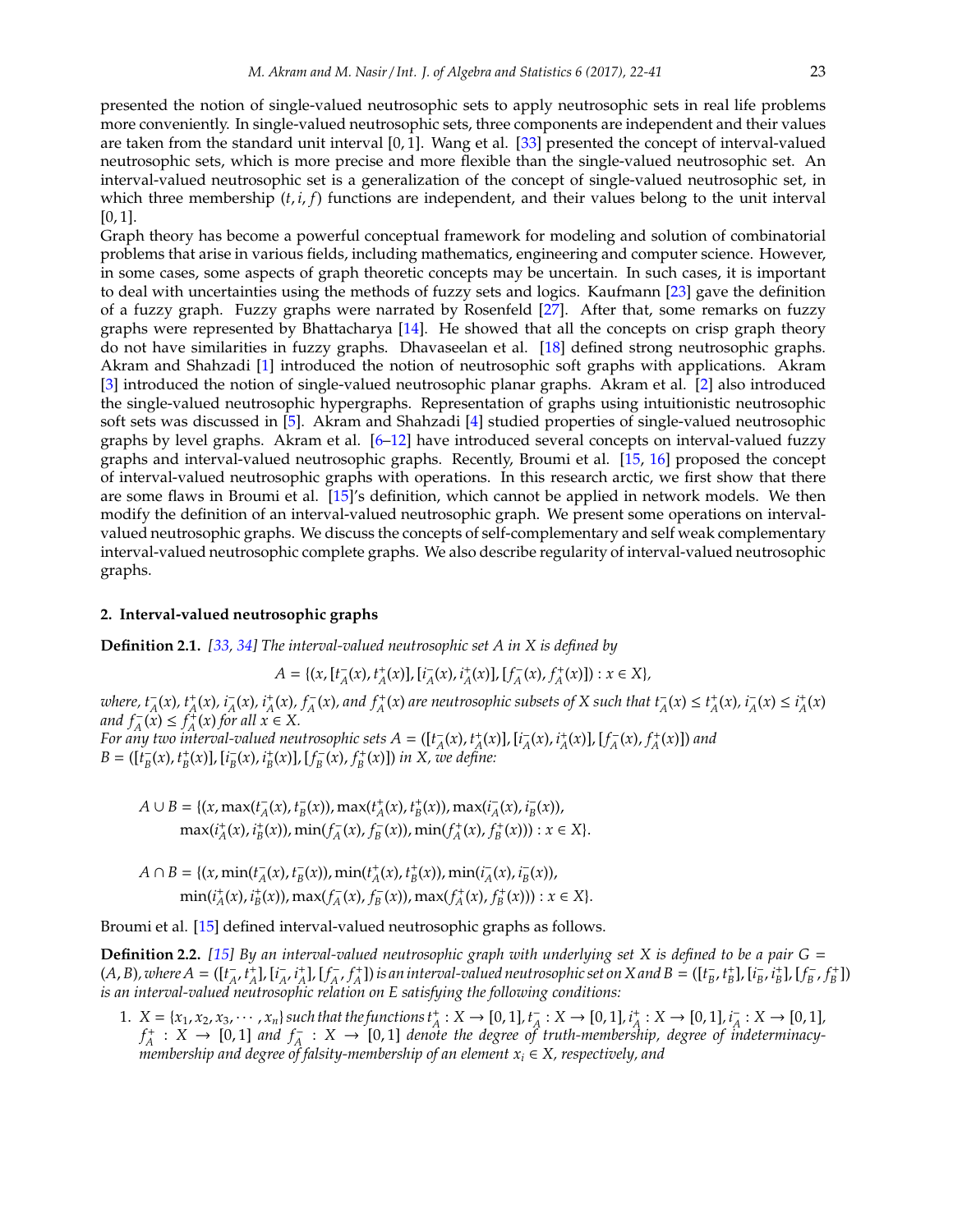$$
0 \leq t_A(x_i) + i_A(x_i) + f_A(x_i) \leq 3 \quad \text{for all } x_i \in X, i = 1, 2, \cdots, n.
$$

2. The functions  $t_B^+ : X \times X \to [0,1], t_B^- : X \times X \to [0,1], t_B^+ : X \times X \to [0,1], t_B^- : X \times X \to [0,1],$  $f_B^+$ :  $X \times X \to [0, 1]$ *, and*  $f_B^-$ :  $X \times X \to [0, 1]$ *, such that:* 

(i).  $t_B^+(x_i, x_j) \leq \min(t_A^+(x_i), t_A^+(x_j)),$ (ii).  $t_B^-(x_i, x_j) \leq \min(t_A^-(x_i), t_A^-(x_j)),$ (iii).  $i_B^+(x_i, x_j) \geq \max(i_A^+(x_i), i_A^+(x_j)),$  $(\text{iv}). \, \mathbf{i}_{B}^{-}(x_{i}, x_{j}) \geq \max(i_{A}^{-}(x_{i}), i_{A}^{-}(x_{j})),$  $(\mathbf{v}). \mathbf{f}_{\mathbf{B}}^{+}(\mathbf{x}_{i}, \mathbf{x}_{j}) \geq \max(f_{A}^{+}(x_{i}), f_{A}^{+}(x_{j})),$  $(\text{vi}). \text{ } f_B^-(x_i, x_j) \geq \max(f_A^-(x_i), f_A^-(x_j)),$ 

*denote the degree of truth-membership, degree of indeterminacy-membership and degree of falsity-membership values of the edge*  $(x_i, x_j) \in E$ , respectively, where,

 $0 \le t_B(x_i, x_j) + i_B(x_i, x_j) + f_B(x_i, x_j) \le 3$  for all  $(x_i, x_j) \in E$ ,  $i, j = 1, 2, \dots, n$ .

We illustrate this definition by an example.

**Example 2.3.** *We construct an interval-valued neutrosophic graph G* = (*A*, *B*) *using Definition [2.2](#page-1-0) as shown in the Fig. [1.](#page-2-0)*



<span id="page-2-0"></span>Figure 1: Interval-valued neutrosophic graph by using definition 2.2

*We note that one can choose any value from* [0, 1] *that satisfies condition 2(iii-vi) of Definition [2.2:](#page-1-0)*

 $0.8 \ge \max(0.3, 0.4), \qquad 0.6 \ge \max(0.6, 0.6),$  $0.9 \ge \max(0.4, 0.2), \qquad 0.6 \ge \max(0.5, 0.5).$ 

*We see that the degrees of indeterminacy-membership and falsity-membership of edge ab are intervals [0.8, 0.6], and [0.9, 0.6] which violate the property of an interval*  $[x, y] = \{x \mid a \le x \le b\}$ *. Hence G* =  $(A, B)$  *is not an interval-valued neutrosophic graph.*

**Remark 2.4.** *An interval-valued neutrosophic graph is a representation of an interval-valued neutrosophic relation. In computer network model, each vertex represents a computer, and each edge between two computer represents a telephone line that operates in both directions if computer network model is simple (undirected). The intervals*  $[t_B^-(x_i,x_j),t_B^+(x_i,x_j)]$ ,  $[i_B^-(x_i,x_j),i_B^+(x_i,x_j)]$  and  $[f_B^-(x_i,x_j),f_B^+(x_i,x_j)]$  represent strength of relation between two com*puters in interval-valued neutrosophic computer network models. In applied network models, strength of a line (edge) between two computers (vertices) cannot be greater than the strength of computers (vertices) in a computer network model. Similarly, Dijkstra's algorithm based on Broumi et al. [\[15\]](#page-19-0) 's Definition [2.2](#page-1-0) cannot calculate correctly shortest path between two cities in a network model. Thus, we conclude that published concepts on interval-valued neutrosophic graphs in [\[15](#page-19-0)[–17\]](#page-19-21) may be incorrected. These are factors which motivate us to modify the definition of interval-valued neutrosophic graphs.*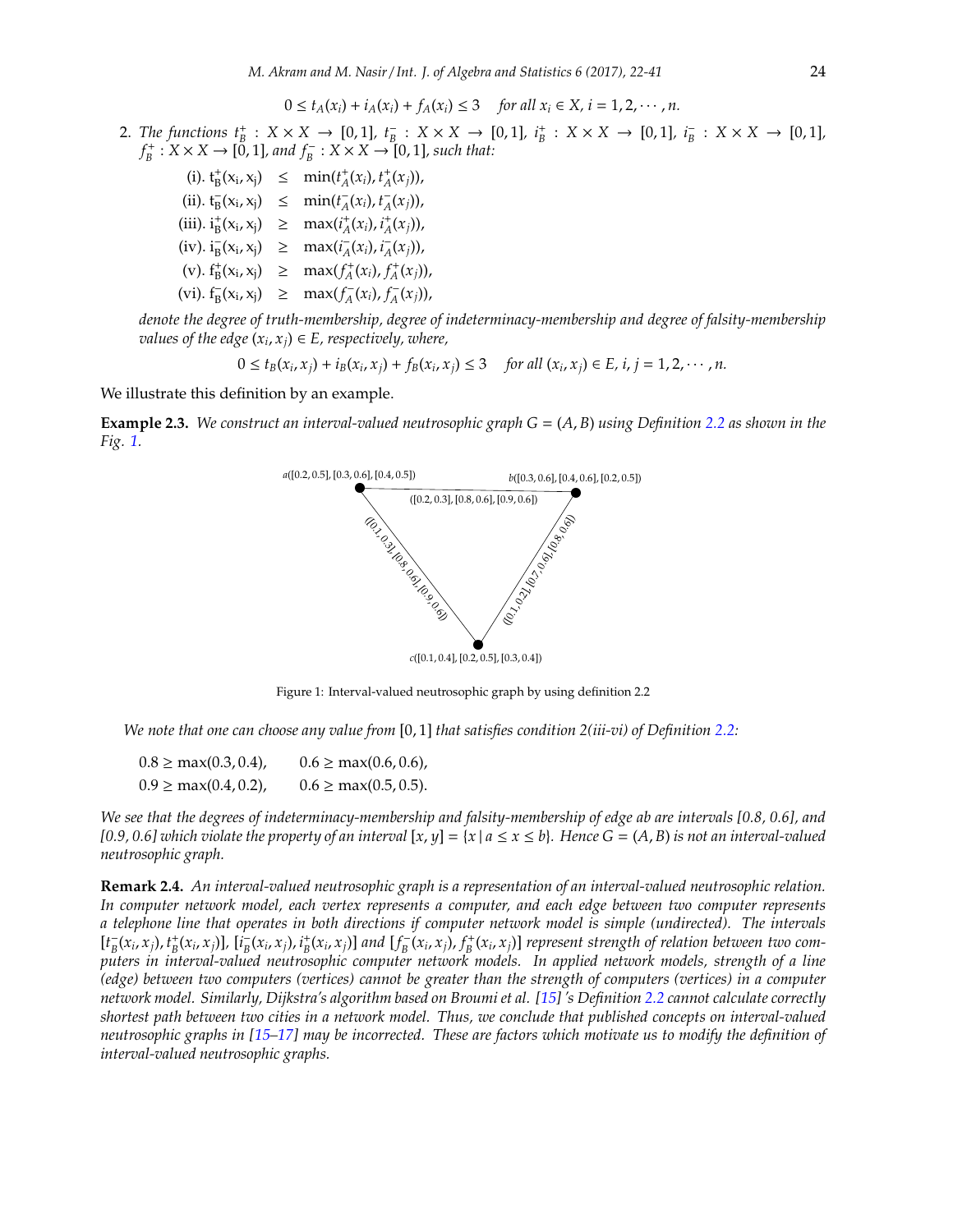We now define interval-valued neutrosophic graphs.

**Definition 2.5.** An interval-valued neutrosophic graph on a nonempty set X is a pair  $G = (A, B)$ , (in short,  $G$ ), *where A is an interval-valued neutrosophic set on X and B is an interval-valued neutrosophic relation on X such that*

1.  $t_B^-(xy) \le \min(t_A^-(x), t_A^-(y)),$   $t_B^+(xy) \le \min(t_A^+(x), t_A^+(y)),$ 2.  $i_B^-(xy) \le \min(i_A^-(x), i_A^-(y))$ ,  $i_B^+(xy) \le \min(i_A^+(x), i_A^+(y))$ , 3.  $f_B^-(xy) \le \min(f_A^-(x), f_A^-(y)),$   $f_B^+(xy) \le \min(f_A^+(x), f_A^+(y)),$  for all  $x, y \in X$ .

Note that *B* is called symmetric relation on *A*.

**Example 2.6.** *Consider a graph G<sup>∗</sup> such that*  $X = \{a, b, c\}$ *,*  $E = \{ab, bc, ac\}$ *. Let A be an interval-valued neutrosophic subset of X and let B be an interval-valued neutrosophic subset of E*  $\subseteq$  *X*  $\times$  *X*, *as shown in the following Tables.* 

| А                             | a   | h   | C   | В                          | ab  | bc  |
|-------------------------------|-----|-----|-----|----------------------------|-----|-----|
| Α                             | 0.2 | 0.2 | 0.2 | E                          | 0.1 |     |
| $t_A^+$<br>$i_A^-$<br>$i_A^+$ | 0.4 | 0.5 | 0.8 | $t_B^+$                    | 0.3 | 0.3 |
|                               | 0.3 | 0.3 | 0.3 |                            | 0.2 | 0.2 |
|                               | 0.7 | 0.4 | 0.8 | $\iota_B^-$<br>$\iota_B^+$ | 0.3 | 0.3 |
|                               | 0.4 | 0.2 | 0.2 | $\overline{B}$             | 0.2 | 0.2 |
| $\overset{A}{\mathcal{C}^+}$  | 0.5 | 0.9 | 0.7 | $\boldsymbol{B}$           | 0.5 | 0.7 |



<span id="page-3-0"></span>Figure 2: Interval-valued neutrosophic graph

*By routine calculations, it can be observed that the graph shown in Fig[.2](#page-3-0) is an interval-valued neutrosophic graph.*

**Definition 2.7.** The Cartesian product  $G_1 \times G_2$  of two interval-valued neutrosophic graphs  $G_1 = (A_1, B_1)$  and  $G_2 = (A_2, B_2)$  of the graphs  $G_1^* = (X_1, E_1)$  and  $G_2^* = (X_2, E_2)$  is defined as a pair  $G_1 \times G_2 = (A_1 \times A_2, B_1 \times B_2)$ , such *that:*

- 1.  $(t_{A_1}^{\dagger} \times t_{A_2}^{\dagger})(x_1, x_2) = \min(t_{A_1}^{\dagger}(x_1), t_{A_2}^{\dagger}(x_2)),$   $(t_{A_1}^{\dagger} \times t_{A_2}^{\dagger})(x_1, x_2) = \min(t_{A_1}^{\dagger}(x_1), t_{A_2}^{\dagger}(x_2)),$  $(i_{A_1}^{-} \times i_{A_2}^{-}) (x_1, x_2) = \min(i_{A_1}^{-} (x_1), i_{A_2}^{-} (x_2)),$   $(i_{A_1}^{+} \times i_{A_2}^{+}) (x_1, x_2) = \min(i_{A_1}^{+} (x_1), i_{A_2}^{+} (x_2)),$  $(f_{A_1}^{\perp} \times f_{A_2}^{\perp})(x_1, x_2) = \min(f_{A_1}^{\perp}(x_1), f_{A_2}^{\perp}(x_2)),$   $(f_{A_1}^{\perp} \times f_{A_2}^{\perp})(x_1, x_2) = \min(f_{A_1}^{\perp}(x_1), f_{A_2}^{\perp}(x_2)),$ *for all*  $x_1, x_2 \in X$ , 2.  $(t_{B_1}^-\times t_{B_2}^-)((x,x_2)(x,y_2)) = \min(t_{A_1}^-(x), t_{B_2}^-(x_2y_2)), \quad (t_{B_1}^+\times t_{B_2}^+)((x,x_2)(x,y_2)) = \min(t_{A_1}^+(x), t_{B_2}^+(x_2y_2)),$
- $(i_{B_1}^-\times i_{B_2}^-\)((x,x_2)(x,y_2)) = \min(i_{A_1}^-(x), i_{B_2}^-(x_2y_2)), \quad (i_{B_1}^+\times i_{B_2}^+\) ((x,x_2)(x,y_2)) = \min(i_{A_1}^+(x), i_{B_2}^+(\overline{x_2y_2})),$  $(f_{B_1}^{-} \times f_{B_2}^{-})((x, x_2)(x, y_2)) = \min(f_{A_1}^{-}(x), f_{B_2}^{-}(x_2y_2)), (f_{B_1}^{+} \times f_{B_2}^{+})((x, x_2)(x, y_2)) = \min(f_{A_1}^{+}(x), f_{B_2}^{+}(x_2y_2)),$ *for all*  $x \in X_1$ *, and*  $x_2y_2 \in E_2$ *,*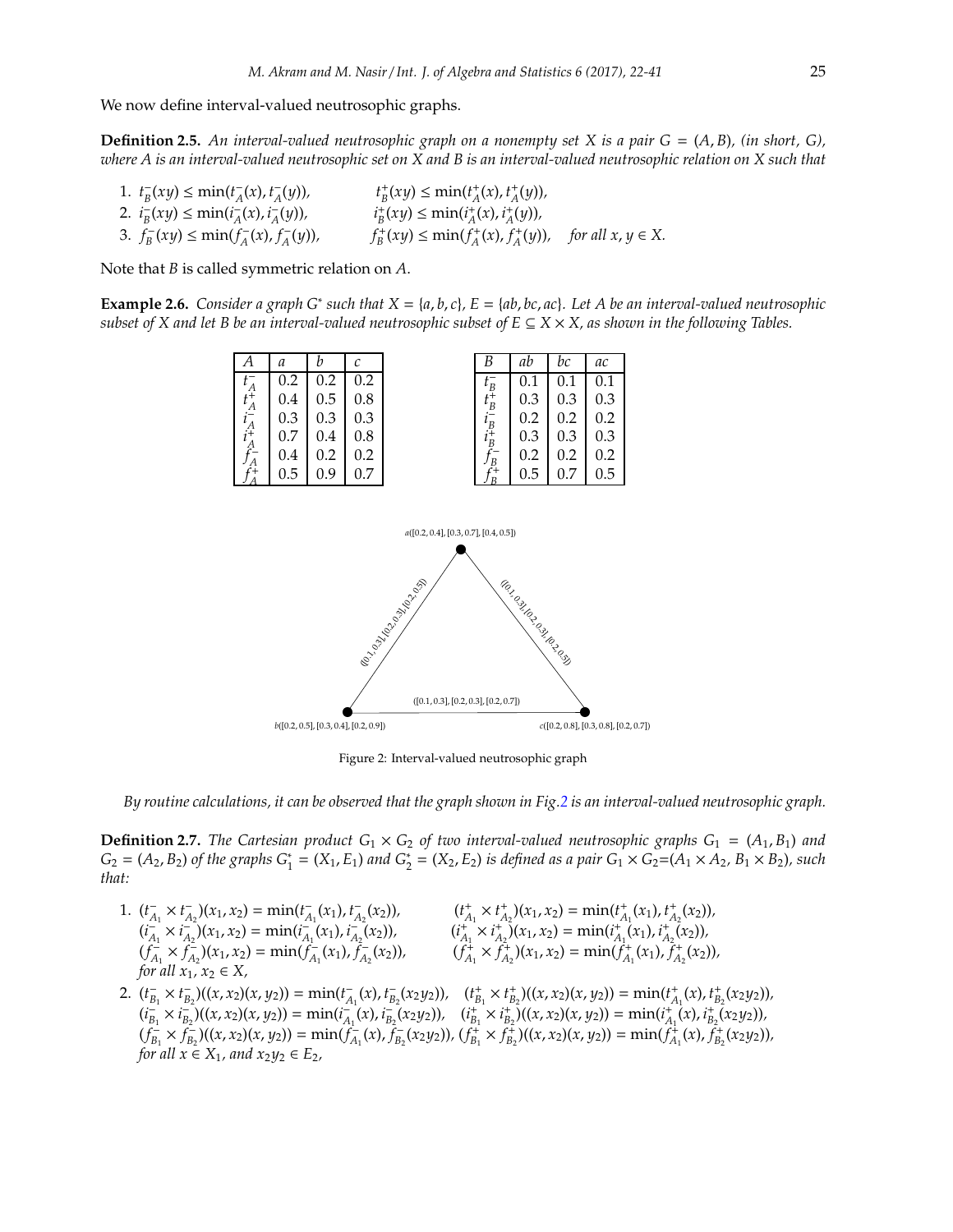3.  $(t_{B_1}^-\times t_{B_2}^-)((x_1,z)(y_1,z)) = \min(t_{B_1}^-(x_1y_1), t_{A_2}^-(z)), \quad (t_{B_1}^+\times t_{B_2}^+)((x_1,z)(y_1,z)) = \min(t_{B_1}^+(x_1y_1), t_{A_2}^+(z)),$  $(i_{B_1}^-\times i_{B_2}^-\)((x_1,z)(y_1,z)) = \min(i_{B_1}^-(x_1y_1), i_{A_2}^-(z)), \quad (i_{B_1}^+\times i_{B_2}^+\) ((x_1,z)(y_1,z)) = \min(i_{B_1}^+(x_1y_1), i_{A_2}^+(z)),$  $(f_{B_1}^{\perp} \times f_{B_2}^{\perp})((x_1, z)(y_1, z)) = \min(f_{B_1}^{\perp}(x_1y_1), f_{A_2}^{\perp}(z)), (f_{B_1}^{\perp} \times f_{B_2}^{\perp})((x_1, z)(y_1, z)) = \min(f_{B_1}^{\perp}(x_1y_1), f_{A_2}^{\perp}(z)),$ *for all*  $z \in X_2$ *, and*  $x_1y_1 \in E_1$ *.* 

**Example 2.8.** *Consider the two interval-valued neutrosphic graphs*  $G_1 = (A_1, B_1)$  *and*  $G_2 = (A_2, B_2)$ *, as shown in Fig. [3.](#page-4-0)*



<span id="page-4-0"></span>Figure 3: Interval-valued neutrosophic graphs *G*<sup>1</sup> and *G*<sup>2</sup>

*Then, their corresponding Cartesian product*  $G_1 \times G_2$  *is shown in Fig. [4.](#page-4-1)* 



<span id="page-4-1"></span>Figure 4:  $G_1 \times G_2$ 

**Proposition 2.9.** *The Cartesian product*  $G_1 \times G_2 = (A_1 \times A_2, B_1 \times B_2)$  *of two interval-valued neutrosophic graphs*  $G_1 = (A_1, B_1)$  *and*  $G_2 = (A_2, B_2)$  *is an interval-valued neutrosophic graph.* 

*Proof.* The conditions for  $A_1 \times A_2$  are obvious, therefore, we verify only conditions for  $B_1 \times B_2$ .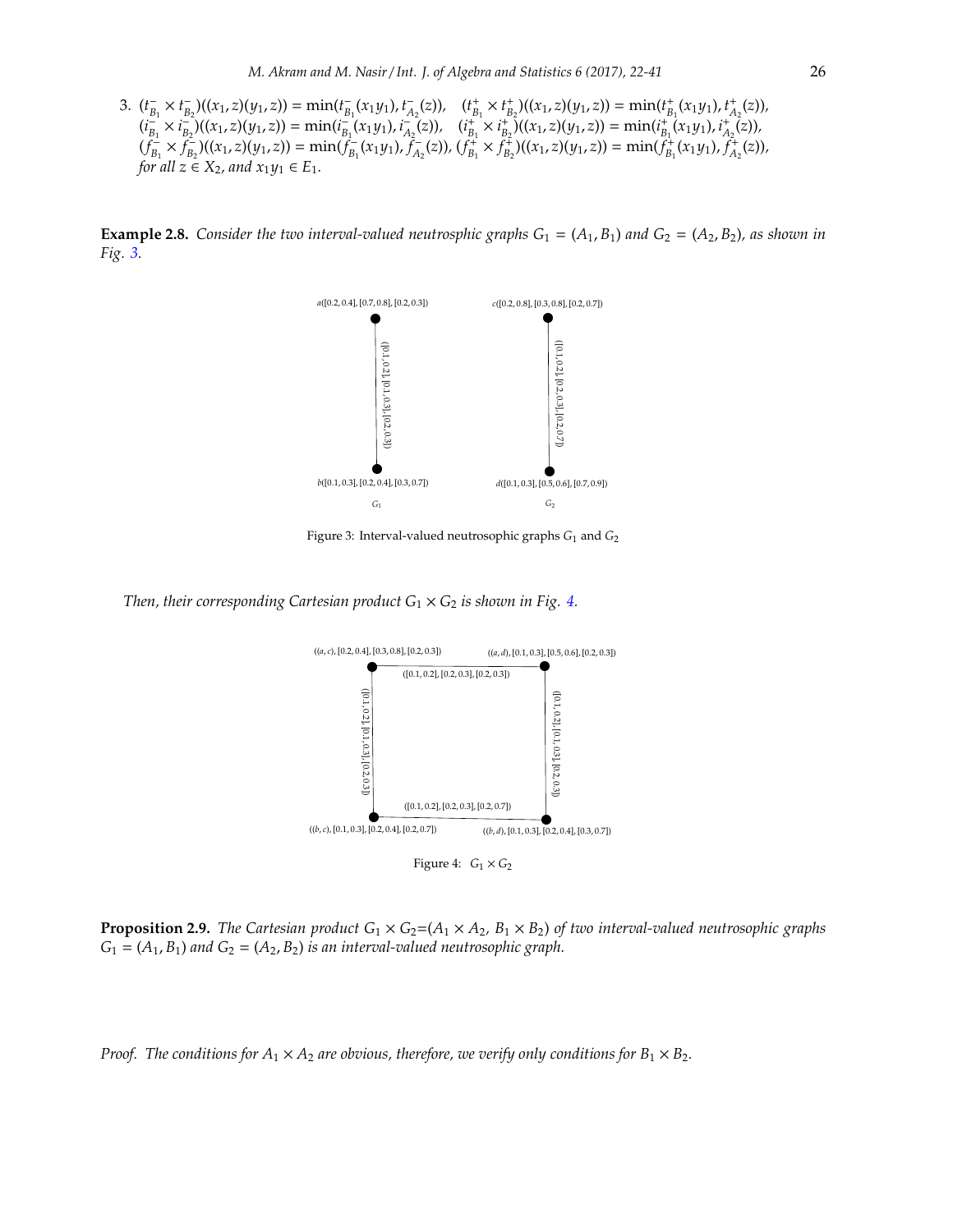*Let*  $x \in X_1$ *, and*  $x_2y_2 \in E_2$ *. Then* 

$$
(t_{B_1}^- \times t_{B_2}^-)((x, x_2)(x, y_2)) = \min(t_{A_1}^-(x), t_{B_2}^-(x_2y_2))
$$
  
\n
$$
\leq \min(t_{A_1}^-(x), \min(t_{A_2}^-(x_2), t_{A_2}^-(y_2)))
$$
  
\n
$$
= \min(\min(t_{A_1}^-(x), t_{A_2}^-(x_2)), \min(t_{A_1}^-(x), t_{A_2}^-(y_2)))
$$
  
\n
$$
= \min((t_{A_1}^-\times t_{A_2}^+)(x, x_2), (t_{A_1}^-\times t_{A_2}^-(x, y_2)),
$$
  
\n
$$
(t_{B_1}^+\times t_{B_2}^+)((x, x_2)(x, y_2)) = \min(t_{A_1}^+(x), t_{B_2}^+(x_2y_2))
$$
  
\n
$$
\leq \min(t_{A_1}^+(x), \min(t_{A_2}^+(x_2), t_{A_2}^+(y_2)))
$$
  
\n
$$
= \min(\min(t_{A_1}^+(x), t_{A_2}^+(x_2)), \min(t_{A_1}^+(x), t_{A_2}^+(y_2)))
$$
  
\n
$$
= \min((t_{A_1}^+\times t_{A_2}^+)(x, x_2), (t_{A_1}^+\times t_{A_2}^+)(x, y_2)),
$$

$$
(i_{B_1}^-\times i_{B_2}^-)((x,x_2)(x,y_2)) = \min(i_{A_1}^-(x), i_{B_2}^-(x_2y_2))
$$
  
\n
$$
\leq \min(i_{A_1}^-(x), \min(i_{A_2}^-(x_2), i_{A_2}^-(y_2)))
$$
  
\n
$$
= \min(\min(i_{A_1}^-(x), i_{A_2}^-(x_2)), \min(i_{A_1}^-(x), i_{A_2}^-(y_2)))
$$
  
\n
$$
= \min((i_{A_1}^-\times i_{A_2}^*)(x,x_2), (i_{A_1}^-\times i_{A_2}^*)(x,y_2)),
$$
  
\n
$$
(i_{B_1}^+\times i_{B_2}^*)(x,x_2)(x,y_2)) = \min(i_{A_1}^+(x), i_{B_2}^+(x_2y_2))
$$
  
\n
$$
\leq \min(i_{A_1}^+(x), \min(i_{A_2}^+(x_2), i_{A_2}^+(y_2)))
$$
  
\n
$$
= \min(\min(i_{A_1}^+(x), i_{A_2}^+(x_2)), \min(i_{A_1}^+(x), i_{A_2}^+(y_2)))
$$
  
\n
$$
= \min((i_{A_1}^+\times i_{A_2}^+)(x,x_2), (i_{A_1}^+\times i_{A_2}^+)(x,y_2)),
$$

$$
(f_{B_1}^-\times f_{B_2}^-)((x,x_2)(x,y_2)) = \min(f_{A_1}^-(x), f_{B_2}^-(x_2y_2))
$$
  
\n
$$
\leq \min(f_{A_1}^-(x), \min(f_{A_2}^-(x_2), f_{A_2}^-(y_2)))
$$
  
\n
$$
= \min(\min(f_{A_1}^-(x), f_{A_2}^-(x_2)), \min(f_{A_1}^-(x), f_{A_2}^-(y_2)))
$$
  
\n
$$
= \min((f_{A_1}^-\times f_{A_2}^-(x,x_2), (f_{A_1}^-\times f_{A_2}^-(x,y_2)),
$$
  
\n
$$
(f_{B_1}^+\times f_{B_2}^+)((x,x_2)(x,y_2)) = \min(f_{A_1}^+(x), f_{B_2}^+(x_2y_2))
$$
  
\n
$$
\leq \min(f_{A_1}^+(x), \min(f_{A_2}^+(x_2), f_{A_2}^+(y_2)))
$$
  
\n
$$
= \min(\min(f_{A_1}^+(x), f_{A_2}^+(x_2)), \min(f_{A_1}^+(x), f_{A_2}^+(y_2)))
$$
  
\n
$$
= \min((f_{A_1}^+\times f_{A_2}^+)(x,x_2), (f_{A_1}^+\times f_{A_2}^+)(x,y_2)).
$$

*Similarly, for*  $z \in X_2$ *, and*  $x_1y_1 \in E_1$  *we have,* 

$$
(t_{B_1}^-\times t_{B_2}^-)((x_1,z)(y_1,z)) = \min(t_{B_1}^-(x_1y_1), t_{A_2}^-(z))
$$
  
\n
$$
\leq \min(\min(t_{A_1}^-(x_1), t_{A_1}^-(y_1)), t_{A_2}^-(z))
$$
  
\n
$$
= \min(\min(t_{A_1}^-(x_1), t_{A_2}^-(z)), \min(t_{A_1}^-(y_1), t_{A_2}^-(z)))
$$
  
\n
$$
= \min((t_{A_1}^-\times t_{A_2}^+)(x_1,z), (t_{A_1}^-\times t_{A_2}^+)(y_1,z)),
$$
  
\n
$$
(t_{B_1}^+\times t_{B_2}^+)((x_1,z)(y_1,z)) = \min(t_{B_1}^+(x_1y_1), t_{A_2}^+(z))
$$
  
\n
$$
\leq \min(\min(t_{A_1}^+(x_1), t_{A_1}^+(y_1)), t_{A_2}^+(z))
$$
  
\n
$$
= \min(\min(t_{A_1}^+(x_1), t_{A_2}^+(z)), \min(t_{A_1}^+(y_1), t_{A_2}^+(z)))
$$
  
\n
$$
= \min((t_{A_1}^+\times t_{A_2}^+)(x_1,z), (t_{A_1}^+\times t_{A_2}^+)(y_1,z)),
$$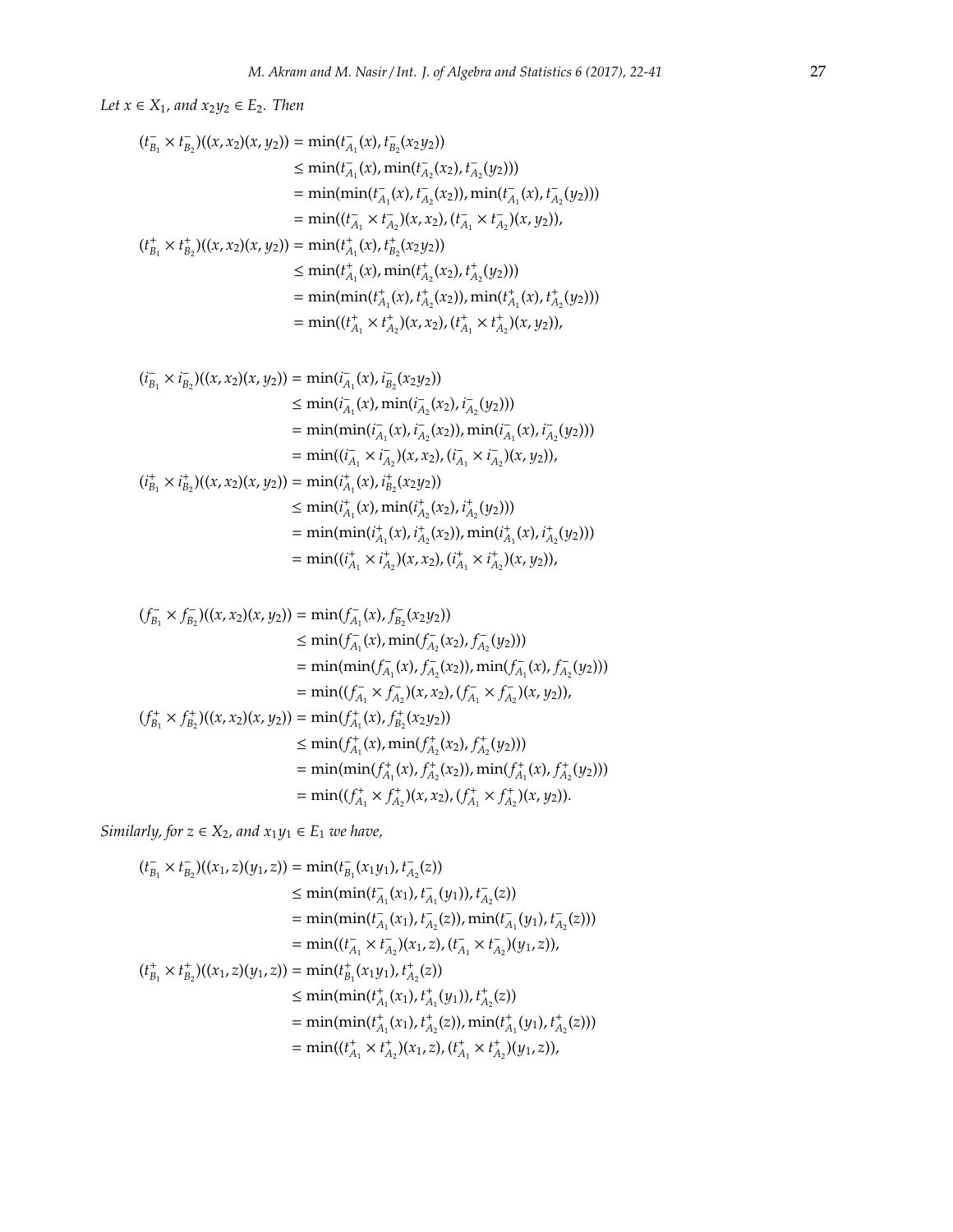$$
(i_{B_1}^-\times i_{B_2}^-)((x_1,z)(y_1,z)) = \min(i_{B_1}^-(x_1y_1), i_{A_2}^-(z))
$$
  
\n
$$
\leq \min(\min(i_{A_1}^-(x_1), i_{A_1}^-(y_1)), i_{A_2}^-(z))
$$
  
\n
$$
= \min(\min(i_{A_1}^-(x_1), i_{A_2}^-(z)), \min(i_{A_1}^-(y_1), i_{A_2}^-(z)))
$$
  
\n
$$
= \min((i_{A_1}^-\times i_{A_2}^*)(x_1,z), (i_{A_1}^-\times i_{A_2}^*)(y_1,z)),
$$
  
\n
$$
(i_{B_1}^+\times i_{B_2}^+)((x_1,z)(y_1,z)) = \min(i_{B_1}^+(x_1y_1), i_{A_2}^+(z))
$$
  
\n
$$
\leq \min(\min(i_{A_1}^+(x_1), i_{A_1}^+(y_1)), i_{A_2}^+(z))
$$
  
\n
$$
= \min(\min(i_{A_1}^+(x_1), i_{A_2}^+(z)), \min(i_{A_1}^+(y_1), i_{A_2}^+(z)))
$$
  
\n
$$
= \min((i_{A_1}^+\times i_{A_2}^+)(x_1,z), (i_{A_1}^+\times i_{A_2}^+)(y_1,z)),
$$

$$
(f_{B_1}^{-} \times f_{B_2}^{-})((x_1, z)(y_1, z)) = \min(f_{B_1}^{-}(x_1y_1), f_{A_2}^{-}(z))
$$
  
\n
$$
\leq \min(\min(f_{A_1}^{-}(x_1), f_{A_1}^{-}(y_1)), f_{A_2}^{-}(z))
$$
  
\n
$$
= \min(\min(f_{A_1}^{-}(x_1), f_{A_2}^{-}(z)), \min(f_{A_1}^{-}(y_1), f_{A_2}^{-}(z)))
$$
  
\n
$$
= \min((f_{A_1}^{-} \times f_{A_2}^{-})(x_1, z), (f_{A_1}^{-} \times f_{A_2}^{-})(y_1, z)),
$$
  
\n
$$
(f_{B_1}^{+} \times f_{B_2}^{+})( (x_1, z)(y_1, z)) = \min(f_{B_1}^{+}(x_1y_1), f_{A_2}^{+}(z))
$$
  
\n
$$
\leq \min(\min(f_{A_1}^{+}(x_1), f_{A_1}^{+}(y_1)), f_{A_2}^{+}(z))
$$
  
\n
$$
= \min(\min(f_{A_1}^{+}(x_1), f_{A_2}^{+}(z)), \min(f_{A_1}^{+}(y_1), f_{A_2}^{+}(z)))
$$
  
\n
$$
= \min((f_{A_1}^{+} \times f_{A_2}^{+})(x_1, z), (f_{A_1}^{+} \times f_{A_2}^{+})(y_1, z)).
$$

*This completes the proof.*

**Definition 2.10.** *The composition*  $G_1 \circ G_2$  *of two interval-valued neutrosophic graphs*  $G_1 = (A_1, B_1)$  *and*  $G_2 =$  $(A_2, B_2)$  *of the graphs*  $G_1^* = (X_1, E_1)$  *and*  $G_2^* = (X_2, E_2)$  *is defined as a pair*  $G_1 \circ G_2 = (A_1 \circ A_2, B_1 \circ B_2)$ *, such that:* 

- 1.  $(t_{A_1} \circ t_{A_2}^{-}) (x_1, x_2) = \min(t_{A_1}^{-} (x_1), t_{A_2}^{-} (x_2)),$   $(t_{A_1}^{+} \circ t_{A_2}^{+}) (x_1, x_2) = \min(t_{A_1}^{+} (x_1), t_{A_2}^{+} (x_2)),$  $(i_{A_1}^{-1} \circ i_{A_2}^{-1})(x_1, x_2) = \min(i_{A_1}^{-1}(x_1), i_{A_2}^{-1}(x_2)),$   $(i_{A_1}^{+} \circ i_{A_2}^{+}) (x_1, x_2) = \min(i_{A_1}^{+}(x_1), i_{A_2}^{+}(x_2)),$  $(f_{A_1}^{\dagger} \circ f_{A_2}^{\dagger})(x_1, x_2) = \min(f_{A_1}^{\dagger}(x_1), f_{A_2}^{\dagger}(x_2)),$   $(f_{A_1}^{\dagger} \circ f_{A_2}^{\dagger})(x_1, x_2) = \min(f_{A_1}^{\dagger}(x_1), f_{A_2}^{\dagger}(x_2)),$ *for all*  $x_1, x_2 \in X$ ,
- 2.  $(t_{B_1}^-\circ t_{B_2}^-\prime)((x,x_2)(x,y_2)) = \min(t_{A_1}^-(x), t_{B_2}^-(x_2y_2)), \quad (t_{B_1}^+\circ t_{B_2}^+\prime)((x,x_2)(x,y_2)) = \min(t_{A_1}^+(x), t_{B_2}^+(x_2y_2)),$  $(i_{B_1}^-, \circ i_{B_2}^-)((x, x_2)(x, y_2)) = \min(i_{A_1}^-(x), i_{B_2}^-(x_2y_2)), (i_{B_1}^+ \circ i_{B_2}^+)(x, x_2)(x, y_2)) = \min(i_{A_1}^+(x), i_{B_2}^+(x_2y_2)),$  $(f_{B_1}^{\dagger} \circ f_{B_2}^{\dagger})((x, x_2)(x, y_2)) = \min(f_{A_1}^{\dagger}(x), f_{B_2}^{\dagger}(x_2y_2)), (f_{B_1}^{\dagger} \circ f_{B_2}^{\dagger})((x, x_2)(x, y_2)) = \min(f_{A_1}^{\dagger}(x), f_{B_2}^{\dagger}(x_2y_2)),$ *for all*  $x \in X_1$ *, and*  $x_2y_2 \in E_2$ *,*
- 3.  $(t_{B_1}^-\circ t_{B_2}^-\right)((x_1,z)(y_1,z)) = \min(t_{B_1}^-(x_1y_1), t_{A_2}^-(z)), \quad (t_{B_1}^+\circ t_{B_2}^+\right)((x_1,z)(y_1,z)) = \min(t_{B_1}^+(x_1y_1), t_{A_2}^+(z)),$  $(i_{B_1}^-, \circ i_{B_2}^-)((x_1, z)(y_1, z)) = \min(i_{B_1}^-, (x_1y_1), i_{A_2}^-, (z)), (i_{B_1}^+, \circ i_{B_2}^+)((x_1, z)(y_1, z)) = \min(i_{B_1}^+, (x_1y_1), i_{A_2}^+(z)),$  $(f_{B_1}^{\dagger} \circ f_{B_2}^{\dagger})((x_1, z)(y_1, z)) = \min(f_{B_1}^{\dagger}(x_1y_1), f_{A_2}^{\dagger}(z)), (f_{B_1}^{\dagger} \circ f_{B_2}^{\dagger})((x_1, z)(y_1, z)) = \min(f_{B_1}^{\dagger}(x_1y_1), f_{A_2}^{\dagger}(z)),$ *for all*  $z \in X_2$ *, and*  $x_1y_1 \in E_1$ *,*

4. 
$$
(t_{B_1}^-\circ t_{B_2}^-\prime)((x_1, x_2)(y_1, y_2)) = \min(t_{A_2}^-(x_2), t_{A_2}^-(y_2), t_{B_1}^-(x_1y_1)),
$$
  
\n $(t_{B_1}^+\circ t_{B_2}^+)((x_1, x_2)(y_1, y_2)) = \min(t_{A_2}^+(x_2), t_{A_2}^+(y_2), t_{B_1}^+(x_1y_1)),$   
\n $(i_{B_1}^-\circ i_{B_2}^-\prime)((x_1, x_2)(y_1, y_2)) = \min(i_{A_2}^-(x_2), i_{A_2}^-(y_2), i_{B_1}^-(x_1y_1)),$   
\n $(i_{B_1}^+\circ i_{B_2}^+)((x_1, x_2)(y_1, y_2)) = \min(t_{A_2}^+(x_2), t_{A_2}^+(y_2), t_{B_1}^+(x_1y_1)),$   
\n $(f_{B_1}^-\circ f_{B_2}^-\prime)((x_1, x_2)(y_1, y_2)) = \min(f_{A_2}^-(x_2), f_{A_2}^-(y_2), f_{B_1}^-(x_1y_1)),$   
\n $(f_{B_1}^+\circ f_{B_2}^+)((x_1, x_2)(y_1, y_2)) = \min(f_{A_2}^+(x_2), f_{A_2}^+(y_2), t_{B_1}^+(x_1y_1)),$  for all  $x_2, y_2 \in X_2, x_2 \neq y_2$  and  $x_1y_1 \in E_1$ .

**Example 2.11.** Consider the two interval-valued neutrosphic graphs  $G_1 = (A_1, B_1)$  and  $G_2 = (A_2, B_2)$ , as shown in *Fig. [5.](#page-7-0)*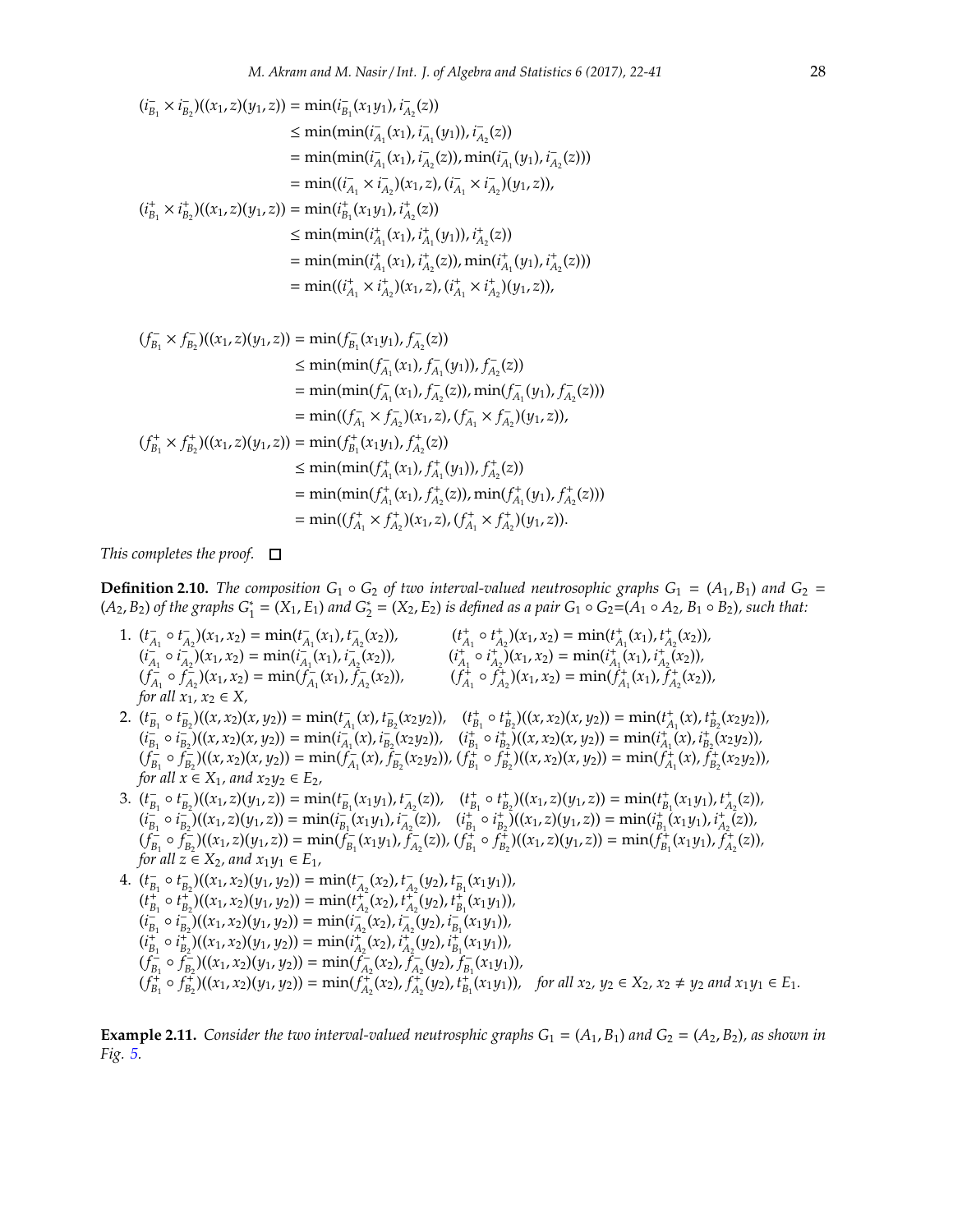

<span id="page-7-0"></span>Figure 5: Interval-valued neutrosophic graphs *G*<sup>1</sup> and *G*<sup>2</sup>

*Then, their composition*  $G_1 \circ G_2$  *is shown in Fig. [6.](#page-7-1)* 



<span id="page-7-1"></span>Figure 6: *G*<sup>1</sup> ◦ *G*<sup>2</sup>

**Proposition 2.12.** *The composition*  $G_1 \circ G_2 = (A_1 \circ A_2, B_1 \circ B_2)$  *of two interval-valued neutrosophic graphs*  $G_1 = (A_1, B_1)$  *and*  $G_2 = (A_2, B_2)$  *is an interval-valued neutrosophic graph.* 

*Proof. Similarly, as in the previous proof we verify the conditions for*  $B_1 \circ B_2$  *only.* 

$$
(t_{B_1}^{-} \circ t_{B_2}^{-})((x, x_2)(x, y_2)) = \min(t_{A_1}^{-}(x), t_{B_2}^{-}(x_2y_2))
$$
  
\n
$$
\leq \min(t_{A_1}^{-}(x), \min(t_{A_2}^{-}(x_2), t_{A_2}^{-}(y_2)))
$$
  
\n
$$
= \min(\min(t_{A_1}^{-}(x), t_{A_2}^{-}(x_2)), \min(t_{A_1}^{-}(x), t_{A_2}^{-}(y_2)))
$$
  
\n
$$
= \min((t_{A_1}^{-} \circ t_{A_2}^{-})(x, x_2), (t_{A_1}^{-} \circ t_{A_2}^{-})(x, y_2)),
$$
  
\n
$$
(t_{B_1}^{+} \circ t_{B_2}^{+})( (x, x_2)(x, y_2)) = \min(t_{A_1}^{+}(x), t_{B_2}^{+}(x_2y_2))
$$
  
\n
$$
\leq \min(t_{A_1}^{+}(x), \min(t_{A_2}^{+}(x_2), t_{A_2}^{+}(y_2)))
$$
  
\n
$$
= \min(\min(t_{A_1}^{+}(x), t_{A_2}^{+}(x_2)), \min(t_{A_1}^{+}(x), t_{A_2}^{+}(y_2)))
$$
  
\n
$$
= \min((t_{A_1}^{+} \circ t_{A_2}^{+})(x, x_2), (t_{A_1}^{+} \circ t_{A_2}^{+})(x, y_2)),
$$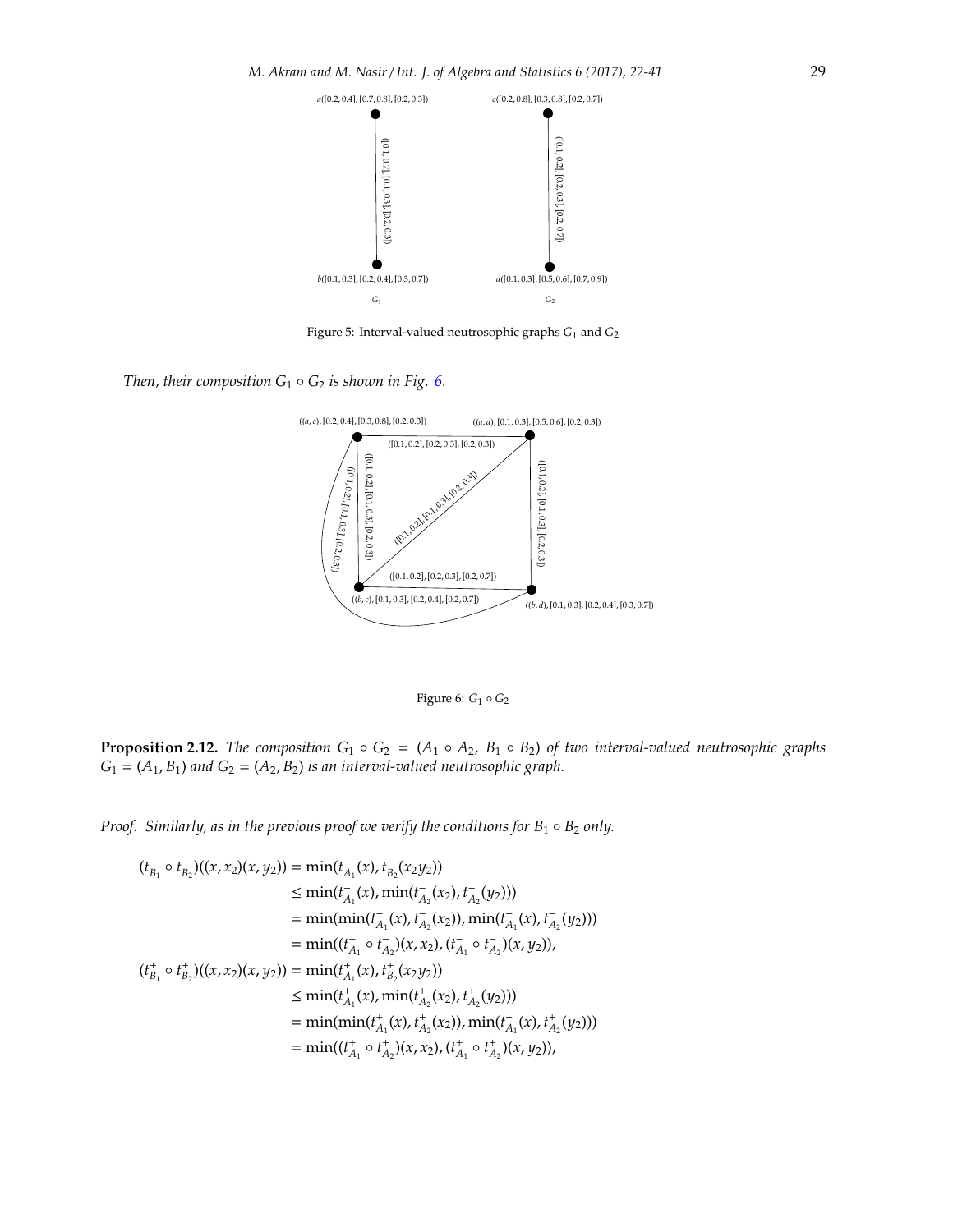$$
(i_{B_1} \circ i_{B_2}^{\dagger})((x, x_2)(x, y_2)) = \min(i_{A_1}^{\dagger}(x), i_{B_2}^{\dagger}(x_2y_2))
$$
  
\n
$$
\leq \min(i_{A_1}^{\dagger}(x), \min(i_{A_2}^{\dagger}(x_2), i_{A_2}^{\dagger}(y_2)))
$$
  
\n
$$
= \min(\min(i_{A_1}^{\dagger}(x), i_{A_2}^{\dagger}(x_2)), \min(i_{A_1}^{\dagger}(x), i_{A_2}^{\dagger}(y_2)))
$$
  
\n
$$
= \min((i_{A_1}^{\dagger} \circ i_{A_2}^{\dagger})(x, x_2), (i_{A_1}^{\dagger} \circ i_{A_2}^{\dagger})(x, y_2)),
$$
  
\n
$$
(i_{B_1}^{\dagger} \circ i_{B_2}^{\dagger})((x, x_2)(x, y_2)) = \min(i_{A_1}^{\dagger}(x), i_{B_2}^{\dagger}(x_2y_2))
$$
  
\n
$$
\leq \min(i_{A_1}^{\dagger}(x), \min(i_{A_2}^{\dagger}(x_2), i_{A_2}^{\dagger}(y_2)))
$$
  
\n
$$
= \min(\min(i_{A_1}^{\dagger}(x), i_{A_2}^{\dagger}(x_2)), \min(i_{A_1}^{\dagger}(x), i_{A_2}^{\dagger}(y_2)))
$$
  
\n
$$
= \min((i_{A_1}^{\dagger} \circ i_{A_2}^{\dagger})(x, x_2), (i_{A_1}^{\dagger} \circ i_{A_2}^{\dagger})(x, y_2)),
$$

$$
(f_{B_1}^-\circ f_{B_2}^-)((x, x_2)(x, y_2)) = \min(f_{A_1}^-(x), f_{B_2}^-(x_2y_2))
$$
  
\n
$$
\leq \min(f_{A_1}^-(x), \min(f_{A_2}^-(x_2), f_{A_2}^-(y_2)))
$$
  
\n
$$
= \min(\min(f_{A_1}^-(x), f_{A_2}^-(x_2)), \min(f_{A_1}^-(x), f_{A_2}^-(y_2)))
$$
  
\n
$$
= \min((f_{A_1}^-\circ f_{A_2}^+)(x, x_2), (f_{A_1}^-\circ f_{A_2}^-(x, y_2)),
$$
  
\n
$$
(f_{B_1}^+\circ f_{B_2}^+)((x, x_2)(x, y_2)) = \min(f_{A_1}^+(x), f_{B_2}^+(x_2y_2))
$$
  
\n
$$
\leq \min(f_{A_1}^+(x), \min(f_{A_2}^+(x_2), f_{A_2}^+(y_2)))
$$
  
\n
$$
= \min(\min(f_{A_1}^+(x), f_{A_2}^+(x_2)), \min(f_{A_1}^+(x), f_{A_2}^+(y_2)))
$$
  
\n
$$
= \min((f_{A_1}^+\circ f_{A_2}^+)(x, x_2), (f_{A_1}^+\circ f_{A_2}^+)(x, y_2)).
$$

*In the case*  $z \in X_2$ *, and*  $x_1y_1 \in E_1$ *, the proof is similar. In the case*  $x_2$ *,*  $y_2 \in X_2$ *,*  $x_2 \neq y_2$  *and*  $x_1y_1 \in E_1$ *, we have,* 

$$
(t_{B_1}^-\circ t_{B_2}^-\prime)((x_1,x_2)(y_1,y_2)) = \min(t_{A_2}^-(x_2), t_{A_2}^-(y_2), t_{B_1}^-(x_1y_1))
$$
  
\n
$$
\leq \min(t_{A_2}^-(x_2), t_{A_2}^-(y_2), \min(t_{A_1}^-(x_1), t_{A_1}^-(y_1)))
$$
  
\n
$$
= \min(\min(t_{A_1}^-(x_1), t_{A_2}^-(x_2)), \min(t_{A_1}^-(y_1), t_{A_2}^-(y_2)))
$$
  
\n
$$
= \min((t_{A_1}^-\circ t_{A_2}^-\prime)((x_1,x_2), (t_{A_1}^-\circ t_{A_2}^-\prime)((y_1,y_2)),
$$
  
\n
$$
(t_{B_1}^+\circ t_{B_2}^+)((x_1,x_2)(y_1,y_2)) = \min(t_{A_2}^+(x_2), t_{A_2}^+(y_2), t_{B_1}^+(x_1y_1))
$$
  
\n
$$
\leq \min(t_{A_2}^+(x_2), t_{A_2}^+(y_2), \min(t_{A_1}^+(x_1), t_{A_1}^+(y_1)),
$$
  
\n
$$
= \min(\min(t_{A_1}^+(x_1), t_{A_2}^+(x_2)), \min(t_{A_1}^+(y_1), t_{A_2}^+(y_2)))
$$
  
\n
$$
= \min((t_{A_1}^+\circ t_{A_2}^+)((x_1,x_2), (t_{A_1}^+\circ t_{A_2}^+)((y_1,y_2)),
$$

$$
(i_{B_1}^-\circ i_{B_2}^-)((x_1, x_2)(y_1, y_2)) = \min(i_{A_2}^-(x_2), i_{A_2}^-(y_2), i_{B_1}^-(x_1y_1))
$$
  
\n
$$
\leq \min(i_{A_2}^-(x_2), i_{A_2}^-(y_2), \min(i_{A_1}^-(x_1), i_{A_1}^-(y_1)))
$$
  
\n
$$
= \min(\min(i_{A_1}^-(x_1), i_{A_2}^-(x_2)), \min(i_{A_1}^-(y_1), i_{A_2}^-(y_2)))
$$
  
\n
$$
= \min((i_{A_1}^-\circ i_{A_2}^+)((x_1, x_2), (i_{A_1}^-\circ i_{A_2}^+)((y_1, y_2)),
$$
  
\n
$$
(i_{B_1}^+\circ i_{B_2}^+)((x_1, x_2)(y_1, y_2)) = \min(i_{A_2}^+(x_2), i_{A_2}^+(y_2), i_{B_1}^+(x_1y_1))
$$
  
\n
$$
\leq \min(i_{A_2}^+(x_2), i_{A_2}^+(y_2), \min(i_{A_1}^+(x_1), i_{A_1}^+(y_1)),
$$
  
\n
$$
= \min(\min(i_{A_1}^+(x_1), i_{A_2}^+(x_2)), \min(i_{A_1}^+(y_1), i_{A_2}^+(y_2)))
$$
  
\n
$$
= \min((i_{A_1}^+\circ i_{A_2}^+)((x_1, x_2), (i_{A_1}^+\circ i_{A_2}^+)((y_1, y_2)),
$$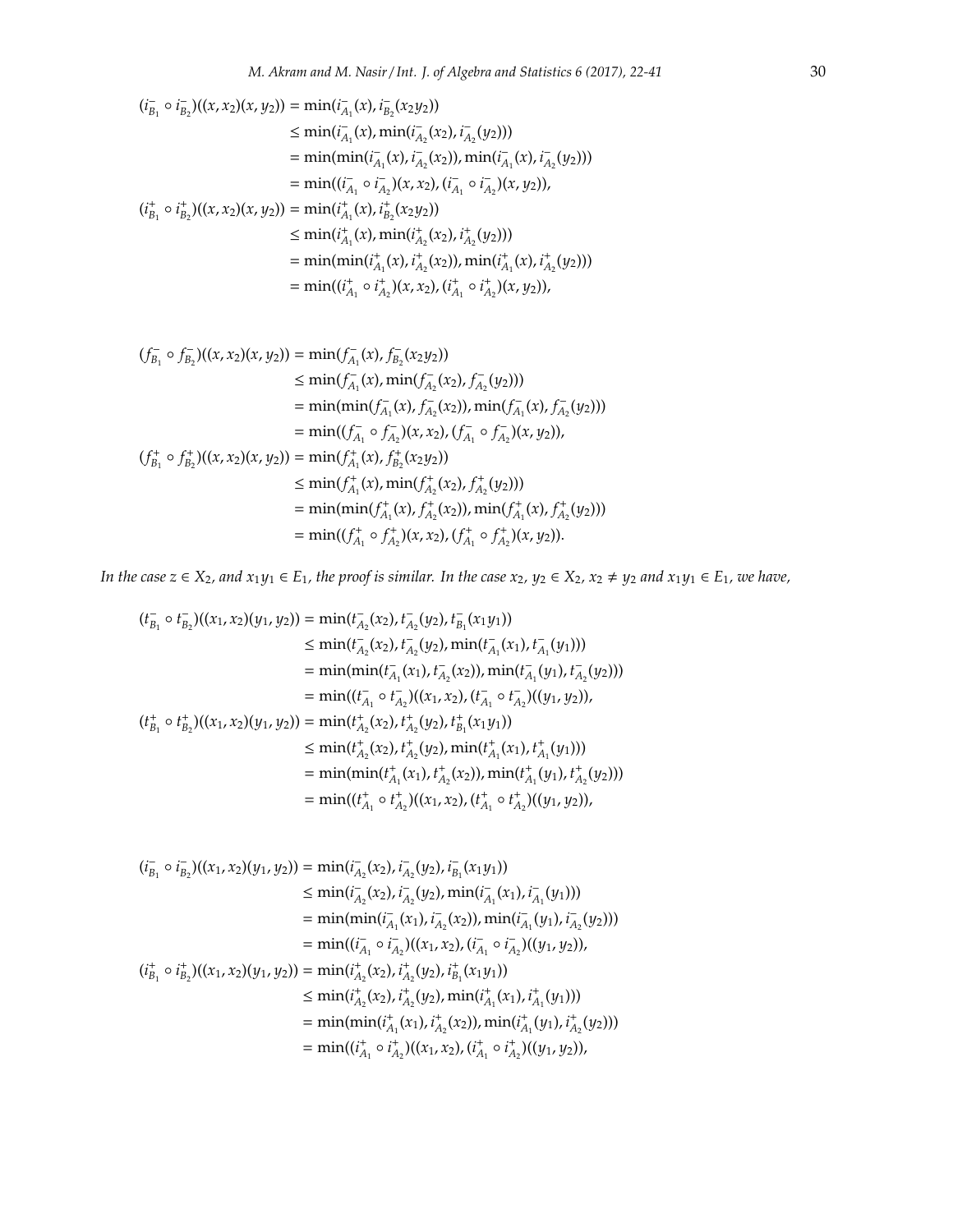$$
(f_{B_1}^-\circ f_{B_2}^-)((x_1, x_2)(y_1, y_2)) = \min(f_{A_2}^-(x_2), f_{A_2}^-(y_2), f_{B_1}^-(x_1y_1))
$$
  
\n
$$
\leq \min(f_{A_2}^-(x_2), f_{A_2}^-(y_2), \min(f_{A_1}^-(x_1), f_{A_1}^-(y_1)))
$$
  
\n
$$
= \min(\min(f_{A_1}^-(x_1), f_{A_2}^-(x_2)), \min(f_{A_1}^-(y_1), f_{A_2}^-(y_2)))
$$
  
\n
$$
= \min((f_{A_1}^-\circ f_{A_2}^+)((x_1, x_2), (f_{A_1}^-\circ f_{A_2}^-)((y_1, y_2)),
$$
  
\n
$$
(f_{B_1}^+\circ f_{B_2}^+)((x_1, x_2)(y_1, y_2)) = \min(f_{A_2}^+(x_2), f_{A_2}^+(y_2), f_{B_1}^+(x_1y_1))
$$
  
\n
$$
\leq \min(f_{A_2}^+(x_2), f_{A_2}^+(y_2), \min(f_{A_1}^+(x_1), f_{A_1}^+(y_1), f_{A_2}^+(y_2)))
$$
  
\n
$$
= \min(\min(f_{A_1}^+(x_1), f_{A_2}^+(x_2)), \min(f_{A_1}^+(y_1), f_{A_2}^+(y_2)))
$$
  
\n
$$
= \min((f_{A_1}^+\circ f_{A_2}^+)((x_1, x_2), (f_{A_1}^+\circ f_{A_2}^+)((y_1, y_2)),
$$

*This completes the proof.*

**Definition 2.13.** *The union*  $G_1 \cup G_2 = (A_1 \cup A_2, B_1 \cup B_2)$  *of two interval-valued neutrosophic graphs*  $G_1$  *and*  $G_2$  *of the graphs G*<sup>∗</sup> 1 *and G*<sup>∗</sup> 2 *is defined as follows:*

| 1. $(t_{A_1}^{-} \cup t_{A_2}^{-})(x) = t_{A_1}^{-}(x)$                                            | if $x \in X_1$ and $x \notin X_2$ ,   |
|----------------------------------------------------------------------------------------------------|---------------------------------------|
| $(t_{A_1}^{-} \cup t_{A_2}^{-})(x) = t_{A_2}^{-}(x)$                                               | if $x \in X_2$ and $x \notin X_1$ ,   |
| $(t_{A_1}^{-1} \cup t_{A_2}^{-1})(x) = \max(t_{A_1}^{-1}(x), t_{A_2}^{-1}(x))$                     | $if x \in X_1 \cap X_2$               |
| $(t_{A_1}^+ \cup t_{A_2}^+)(x) = t_{A_1}^+(x)$                                                     | if $x \in X_1$ and $x \notin X_2$ ,   |
| $(t_{A_1}^+ \cup t_{A_2}^+)(x) = t_{A_2}^+(x)$                                                     | if $x \in X_2$ and $x \notin X_1$ ,   |
| $(t_{A_1}^+ \cup t_{A_2}^+)(x) = \max(t_{A_1}^+(x), t_{A_2}^+(x))$                                 | if $x \in X_1 \cap X_2$ ,             |
| 2. $(i_{A_1}^{-} \cup i_{A_2}^{-})(x) = i_{A_1}^{-}(x)$                                            | if $x \in X_1$ and $x \notin X_2$ ,   |
| $(i_{A_1}^{-} \cup i_{A_2}^{-})(x) = i_{A_2}^{-}(x)$                                               | if $x \in X_2$ and $x \notin X_1$ ,   |
| $(i_{A_1}^{-} \cup i_{A_2}^{-})(x) = \max(i_{A_1}^{-}(x), i_{A_2}^{-}(x))$                         | if $x \in X_1 \cap X_2$ ,             |
| $(i_{A_1}^+ \cup i_{A_2}^+)(x) = i_{A_1}^+(x)$                                                     | if $x \in X_1$ and $x \notin X_2$ ,   |
| $(i_{A_1}^{\dagger} \cup i_{A_2}^{\dagger})(x) = i_{A_2}^{\dagger}(x)$                             | if $x \in X_2$ and $x \notin X_1$ ,   |
| $(i_{A_1}^{\dagger} \cup i_{A_2}^{\dagger})(x) = \max(i_{A_1}^{\dagger}(x), i_{A_2}^{\dagger}(x))$ | if $x \in X_1 \cap X_2$ ,             |
| 3. $(f_{A_1}^{-} \cup f_{A_2}^{-})(x) = f_{A_1}^{-}(x)$                                            | if $x \in X_1$ and $x \notin X_2$ ,   |
| $(f_{A_1}^{-} \cup f_{A_2}^{-})(x) = f_{A_2}^{-}(x)$                                               | if $x \in X_2$ and $x \notin X_1$ ,   |
| $(f_{A_1}^{-} \cup f_{A_2}^{-})(x) = \min(f_{A_1}^{-}(x), f_{A_2}^{-}(x))$                         | if $x \in X_1 \cap X_2$ ,             |
| $(f_{A_1}^+ \cup f_{A_2}^+)(x) = f_{A_1}^+(x)$                                                     | if $x \in X_1$ and $x \notin X_2$ ,   |
| $(f_{A_1}^+ \cup f_{A_2}^+)(x) = f_{A_2}^+(x)$                                                     | if $x \in X_2$ and $x \notin X_1$ ,   |
| $(f_{A_1}^+ \cup f_{A_2}^+)(x) = \min(f_{A_1}^+(x), f_{A_2}^+(x))$                                 | if $x \in X_1 \cap X_2$ ,             |
| 4. $(t_{B_1}^- \cup t_{B_2}^-)(xy) = t_{B_1}^-(xy)$                                                | if $xy \in E_1$ and $xy \notin E_2$ , |
| $(t_{B_1}^- \cup t_{B_2}^-)(xy) = t_{B_2}^-(xy)$                                                   | if $xy \in E_2$ and $xy \notin E_1$ , |
| $(t_{B_1}^{-} \cup t_{B_2}^{-})(xy) = \max(t_{B_1}^{-}(xy), t_{B_2}^{-}(xy))$                      | if $xy \in E_1 \cap E_2$ ,            |
| $(t_{B_1}^+ \cup t_{B_2}^+)(xy) = t_{B_1}^+(xy)$                                                   | if $xy \in E_1$ and $xy \notin E_2$ , |
| $(t_{B_1}^+ \cup t_{B_2}^+)(xy) = t_{B_2}^+(xy)$                                                   | if $xy \in E_2$ and $xy \notin E_1$ , |
| $(t_{B_1}^+ \cup t_{B_2}^+)(xy) = \max(t_{B_1}^+(xy), t_{B_2}^+(xy))$                              | if $xy \in E_1 \cap E_2$ ,            |
| 5. $(i_{B_1}^- \cup i_{B_2}^-)(xy) = i_{B_1}^-(xy)$                                                | if $xy \in E_1$ and $xy \notin E_2$ , |
| $(i_{B_1}^- \cup i_{B_2}^-)(xy) = i_{B_2}^-(xy)$                                                   | if $xy \in E_2$ and $xy \notin E_1$ , |
| $(i_{B_1}^-\cup i_{B_2}^-)(xy) = \max(i_{B_1}^-(xy), i_{B_2}^-(xy))$                               | if $xy \in E_1 \cap E_2$ ,            |
| $(i_{B_1}^+ \cup i_{B_2}^+)(xy) = i_{B_1}^+(xy)$                                                   | if $xy \in E_1$ and $xy \notin E_2$ , |
| $(i_{B_1}^{\dagger} \cup i_{B_2}^{\dagger})(xy) = i_{B_2}^{\dagger}(xy)$                           | if $xy \in E_2$ and $xy \notin E_1$ , |
| $(i_{B_1}^+ \cup i_{B_2}^+)(xy) = \max(i_{B_1}^+(xy), i_{B_2}^+(xy))$                              | if $xy \in E_1 \cap E_2$ ,            |
| 6. $(f_{B_1}^- \cup f_{B_2}^-)(xy) = f_{B_1}^-(xy)$                                                | if $xy \in E_1$ and $xy \notin E_2$ , |
| $(f_{B_1}^{-} \cup f_{B_2}^{-})(xy) = f_{B_2}^{-}(xy)$                                             | if $xy \in E_2$ and $xy \notin E_1$ , |
| $(f_{B_1}^- \cup f_{B_2}^-)(xy) = \min(f_{B_1}^-(xy), f_{B_2}^-(xy))$                              | if $xy \in E_1 \cap E_2$ ,            |
|                                                                                                    |                                       |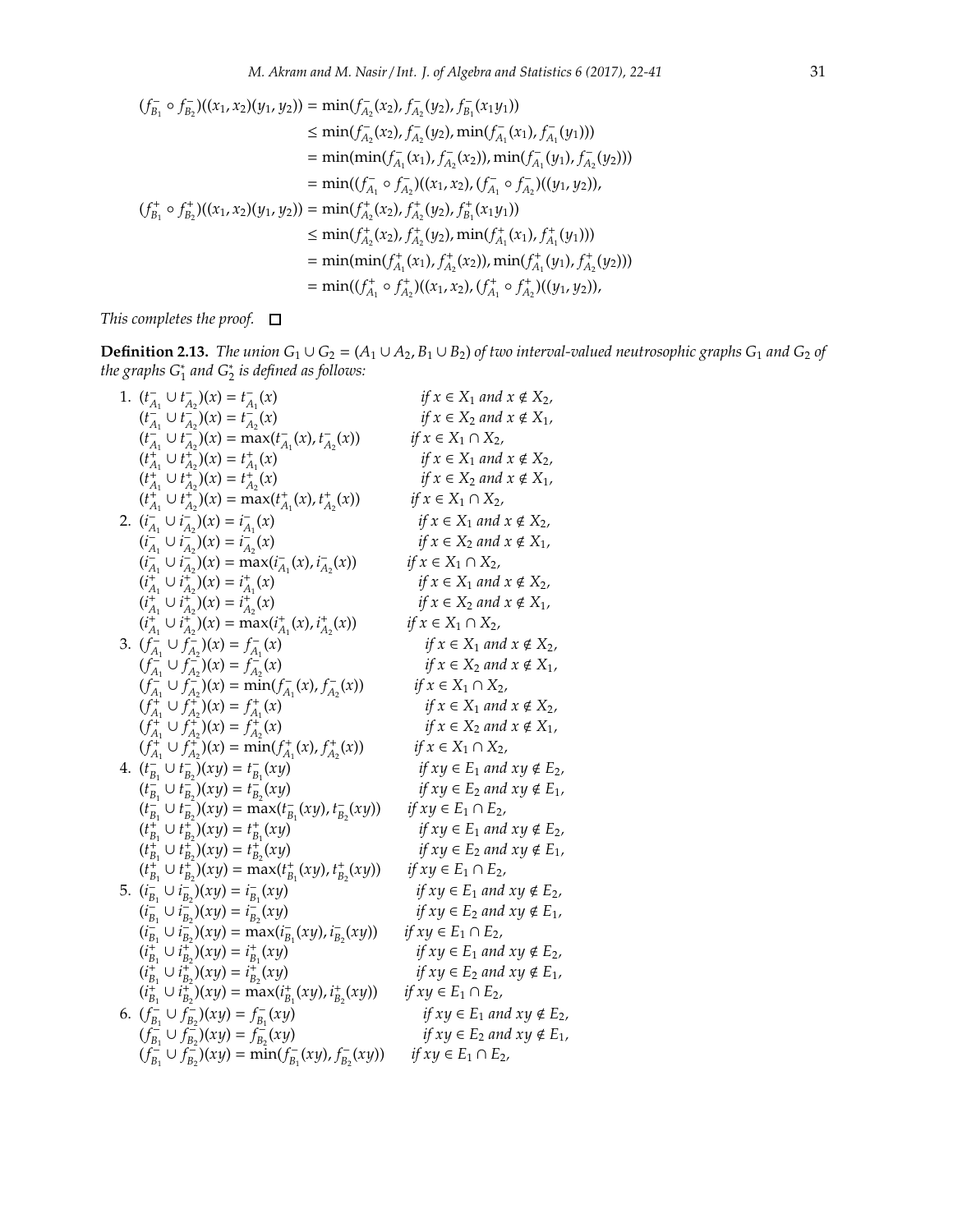$(f_{B_1}^+ \cup f_{B_2}^+)(xy) = f_{B_1}^+(xy)$  *if*  $xy \in E_1$  *and*  $xy \notin E_2$ ,  $(f_{B_1}^{\dagger} \cup f_{B_2}^{\dagger})(xy) = f_{B_2}^{\dagger}(xy)$  *if*  $xy \in E_2$  *and*  $xy \notin E_1$ *,*  $(f_{B_1}^{\dagger} \cup f_{B_2}^{\dagger})(xy) = \min(f_{B_1}^{\dagger}(xy), f_{B_2}^{\dagger}(xy))$  *if xy* ∈ *E*<sub>1</sub> ∩ *E*<sub>2</sub>*.* 

**Example 2.14.** *Consider the two interval-valued neutrosphic graphs*  $G_1 = (A_1, B_1)$  *and*  $G_2 = (A_2, B_2)$ *, as shown in Fig. [7.](#page-10-0)*



<span id="page-10-0"></span>Figure 7: Interval-valued neutrosophic graphs *G*<sup>1</sup> and *G*<sup>2</sup>

*Then, their corresponding union*  $G_1 \cup G_2$  *is shown in Fig. [8.](#page-10-1)* 

<span id="page-10-1"></span>

<span id="page-10-2"></span>**Proposition 2.15.** *The union*  $G_1 \cup G_2 = (A_1 \cup A_2, B_1 \cup B_2)$  *of two interval-valued neutrosophic graphs*  $G_1 = (A_1, B_1)$ *and*  $G_2 = (A_2, B_2)$  *is an interval-valued neutrosophic graph.* 

*Proof.* Let  $G_1 = (A_1, B_1)$  and  $G_2 = (A_2, B_2)$  be interval-valued neutrosophic graphs of the graphs  $G_1^* = (X_1, E_1)$  and  $G_2^* = (X_2, E_2)$ , respectively. We prove that  $G_1 \cup G_2 = (A_1 \cup A_2, B_1 \cup B_2)$  *is an interval-valued neutrosophic graph of the graph G*<sup>∗</sup> 1 ∪ *G* ∗ 2 *. Since all the conditions for A*<sup>1</sup> ∪ *A*<sup>2</sup> *are automatically satisfied therefore, we verify only conditions for*  $B_1 \cup B_2$ *.*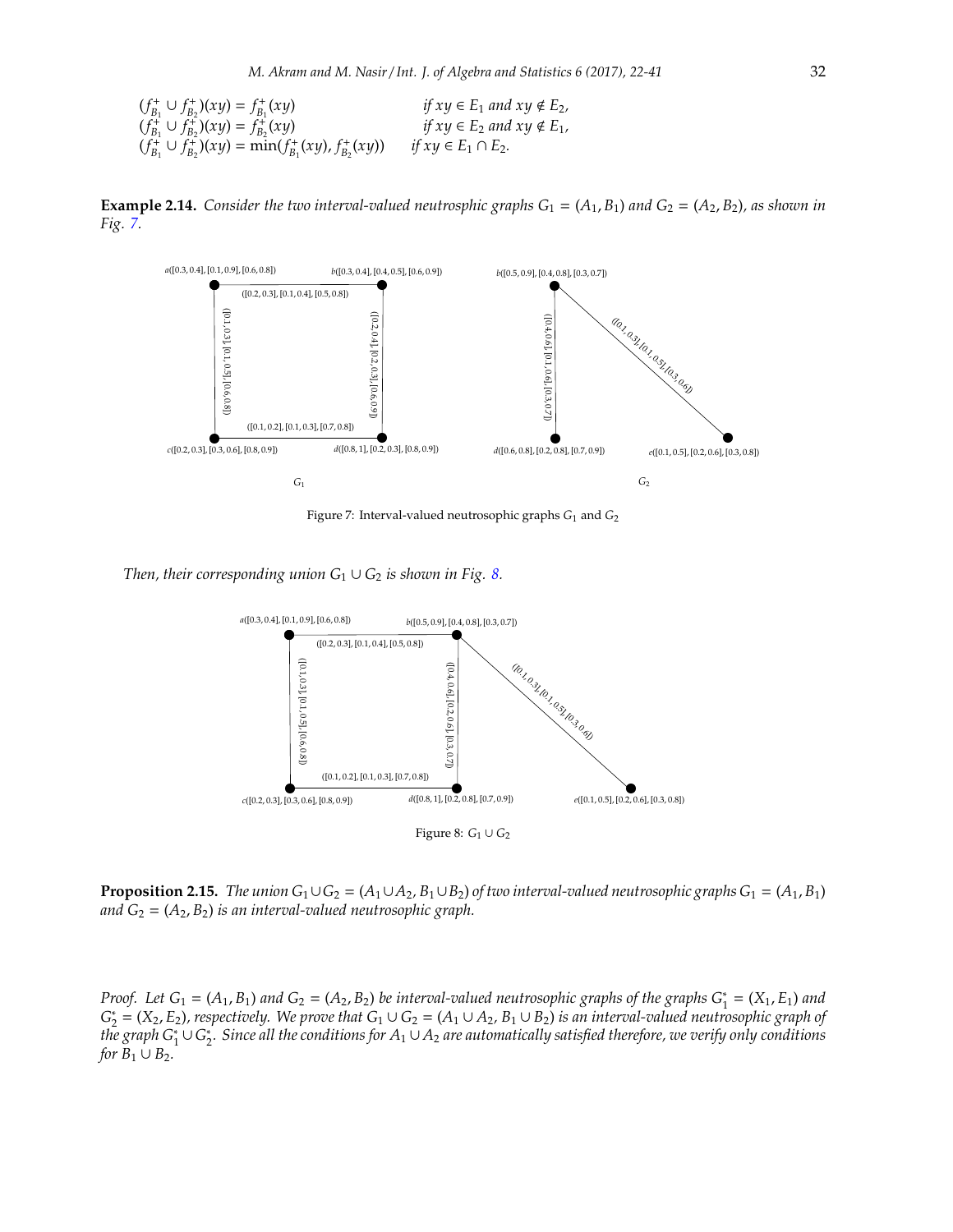*In the case, when*  $xy \in E_1 \cap E_2$ *. Then* 

$$
(t_{B_1}^-\cup t_{B_2}^-()xy) = \max(t_{B_1}^-(xy), t_{B_2}^-(xy))
$$
  
\n
$$
\leq \max(\min(t_{A_1}^-(x), t_{A_1}^-(y)), \min(t_{A_2}^-(x), t_{A_2}^-(y)))
$$
  
\n
$$
= \min(\max(t_{A_1}^-(x), t_{A_2}^-(x)), \max(t_{A_1}^-(y), t_{A_2}^-(y)))
$$
  
\n
$$
= \min((t_{A_1}^-\cup t_{A_2}^+)(x), (t_{A_1}^-\cup t_{A_2}^+)(y)),
$$
  
\n
$$
(t_{B_1}^+\cup t_{B_2}^+)(xy) = \max(t_{B_1}^+(xy), t_{B_2}^+(xy))
$$
  
\n
$$
\leq \max(\min(t_{A_1}^+(x), t_{A_1}^+(y)), \min(t_{A_2}^+(x), t_{A_2}^+(y)))
$$
  
\n
$$
= \min(\max(t_{A_1}^+(x), t_{A_2}^+(x)), \max(t_{A_1}^+(y), t_{A_2}^+(y)))
$$
  
\n
$$
= \min((t_{A_1}^+\cup t_{A_2}^+)(x), (t_{A_1}^+\cup t_{A_2}^+)(y)),
$$

$$
(i_{B_1}^-\cup i_{B_2}^-\setminus(xy)) = \max(i_{B_1}^-(xy), i_{B_2}^-(xy))
$$
  
\n
$$
\leq \max(\min(i_{A_1}^-(x), i_{A_1}^-(y)), \min(i_{A_2}^-(x), i_{A_2}^-(y)))
$$
  
\n
$$
= \min(\max(i_{A_1}^-(x), i_{A_2}^-(x)), \max(i_{A_1}^-(y), i_{A_2}^-(y)))
$$
  
\n
$$
= \min((i_{A_1}^-\cup i_{A_2}^-\setminus(x), (i_{A_1}^-\cup i_{A_2}^-\setminus(y)),
$$
  
\n
$$
(i_{B_1}^+\cup i_{B_2}^+\setminus(xy)) = \max(i_{B_1}^+(xy), i_{B_2}^+(xy))
$$
  
\n
$$
\leq \max(\min(i_{A_1}^+(x), i_{A_1}^+(y)), \min(i_{A_2}^+(x), i_{A_2}^+(y)))
$$
  
\n
$$
= \min(\max(i_{A_1}^+(x), i_{A_2}^+(x)), \max(i_{A_1}^+(y), i_{A_2}^+(y)))
$$
  
\n
$$
= \min((i_{A_1}^+\cup i_{A_2}^+)(x), (i_{A_1}^+\cup i_{A_2}^+)(y)),
$$

$$
(f_{B_1}^-\cup f_{B_2}^-\setminus(xy)) = \min(f_{B_1}^-(xy), f_{B_2}^-(xy))
$$
  
\n
$$
\leq \min(\min(f_{A_1}^-(x), f_{A_1}^-(y)), \min(f_{A_2}^-(x), f_{A_2}^-(y)))
$$
  
\n
$$
= \min(\min(f_{A_1}^-(x), f_{A_2}^-(x)), \min(f_{A_1}^-(y), f_{A_2}^-(y)))
$$
  
\n
$$
= \min((f_{A_1}^-\cup f_{A_2}^-\setminus(x), (f_{A_1}^-\cup f_{A_2}^-\setminus(y)),
$$
  
\n
$$
(f_{B_1}^+\cup f_{B_2}^+\setminus(xy)) = \min(f_{B_1}^+(xy), f_{B_2}^+(xy))
$$
  
\n
$$
\leq \min(\min(f_{A_1}^+(x), f_{A_1}^+(y)), \min(f_{A_2}^+(x), f_{A_2}^+(y)))
$$
  
\n
$$
= \min((f_{A_1}^+(x), f_{A_2}^+(x)), \min(f_{A_1}^+(y), f_{A_2}^+(y)))
$$
  
\n
$$
= \min((f_{A_1}^+\cup f_{A_2}^+(x), (f_{A_1}^+\cup f_{A_2}^+(y))),
$$

*If*  $xy \in E_1$  *and*  $xy \notin E_2$ *, then* 

$$
(t_{B_1}^-\cup t_{B_2}^-()xy)\leq \min((t_{A_1}^-\cup t_{A_2}^-)(x),(t_{A_1}^-\cup t_{A_2}^-(y)),\\(t_{B_1}^+\cup t_{B_2}^+)(xy)\leq \min((t_{A_1}^+\cup t_{A_2}^+)(x),(t_{A_1}^+\cup t_{A_2}^+)(y)),
$$

$$
(i_{B_1}^-\cup i_{B_2}^-\})(xy) \le \min((i_{A_1}^-\cup i_{A_2}^-\})(x), (i_{A_1}^-\cup i_{A_2}^-\)(y)),
$$
  

$$
(i_{B_1}^+\cup i_{B_2}^+\)(xy) \le \min((i_{A_1}^+\cup i_{A_2}^+\)(x), (i_{A_1}^+\cup i_{A_2}^+\)(y)),
$$

$$
(f_{B_1}^{-} \cup f_{B_2}^{-})(xy) \leq \min((f_{A_1}^{-} \cup f_{A_2}^{-})(x), (f_{A_1}^{-} \cup f_{A_2}^{-})(y)),
$$
  

$$
(f_{B_1}^{+} \cup f_{B_2}^{+})(xy) \leq \min((f_{A_1}^{+} \cup f_{A_2}^{+})(x), (f_{A_1}^{+} \cup f_{A_2}^{+})(y)).
$$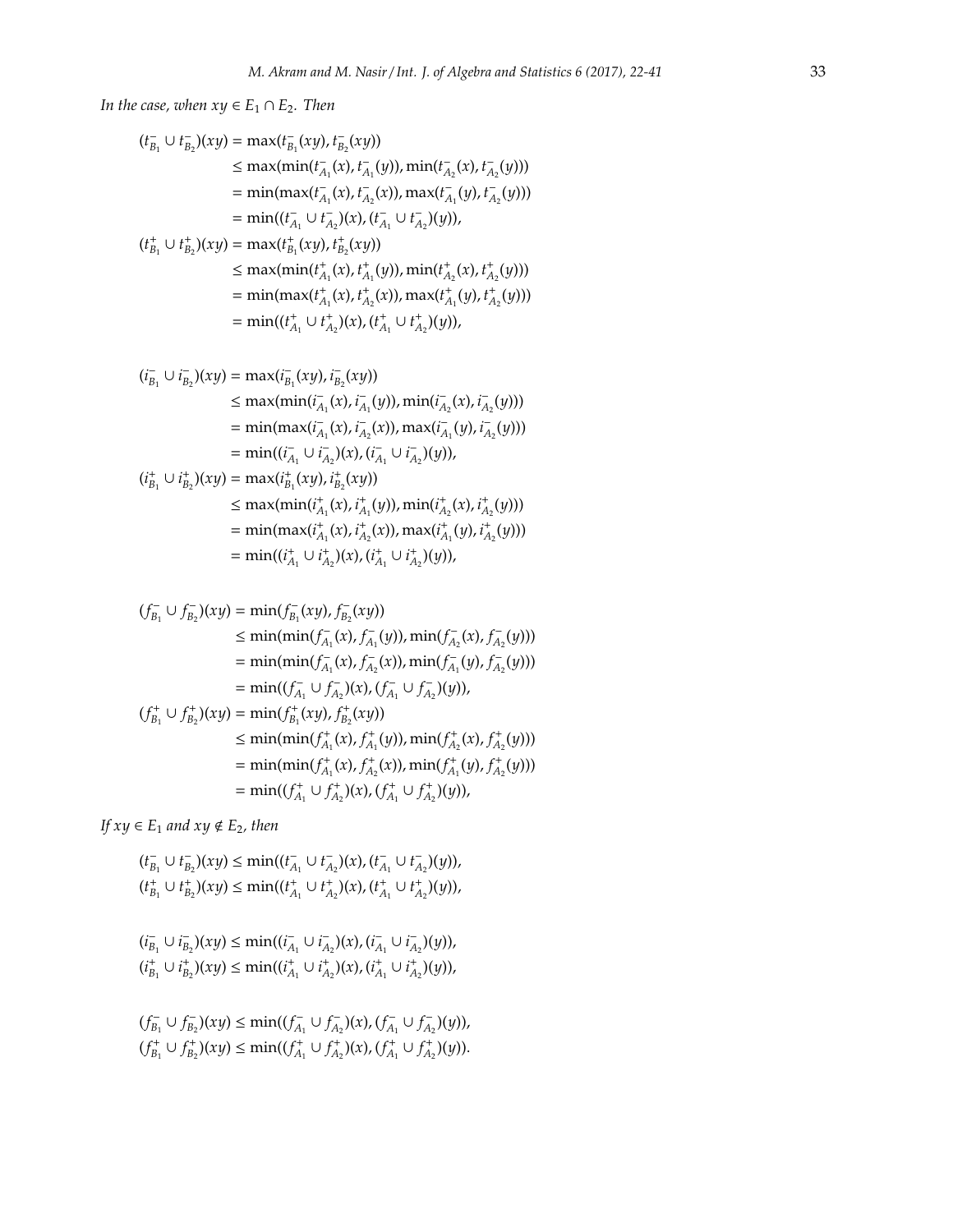*If*  $xy \in E_2$  *and*  $xy \notin E_1$ *, then* 

$$
(t_{B_1}^-\cup t_{B_2}^-\setminus(xy)\leq \min((t_{A_1}^-\cup t_{A_2}^-\setminus(x), (t_{A_1}^-\cup t_{A_2}^-\setminus(y)),(t_{B_1}^+\cup t_{B_2}^+)\setminus(xy)\leq \min((t_{A_1}^+\cup t_{A_2}^+\setminus(x), (t_{A_1}^+\cup t_{A_2}^+\setminus(y)),(t_{B_1}^-\cup t_{B_2}^-\setminus(xy)\leq \min((t_{A_1}^-\cup t_{A_2}^-\setminus(x), (t_{A_1}^-\cup t_{A_2}^-\setminus(y)),(t_{B_1}^+\cup t_{B_2}^+)\setminus(xy)\leq \min((t_{A_1}^+\cup t_{A_2}^+\setminus(x), (t_{A_1}^+\cup t_{A_2}^+\setminus(y)),(t_{B_1}^-\cup t_{B_2}^-\setminus(xy)\leq \min((t_{A_1}^-\cup t_{A_2}^-\setminus(x), (t_{A_1}^-\cup t_{A_2}^-\setminus(y)),(t_{B_1}^+\cup t_{B_2}^+\setminus(xy)\leq \min((t_{A_1}^+\cup t_{A_2}^+\setminus(x), (t_{A_1}^+\cup t_{A_2}^+\setminus(y))).
$$

*This completes the proof.*

**Definition 2.16.** *The join*  $G_1 + G_2 = (A_1 + A_2, B_1 + B_2)$  *of two interval-valued neutrosophic graphs*  $G_1$  *and*  $G_2$  *of the graphs*  $G_1^*$  *and*  $G_2^*$ *, where,*  $X_1 \cap X_2 = \emptyset$ *, is defined as follows:*  $1$   $\cdots$   $\cdots$   $2$ 

- 1.  $(t_{A_1}^+ + t_{A_2}^-)(x) = (t_{A_1}^- \cup t_{A_2}^-)(x),$   $(t_{A_1}^+ + t_{A_2}^+)(x) = (t_{A_1}^+ \cup t_{A_2}^+)(x),$   $if \ x \in X_1 \cup X_2,$ 2.  $(i_{A_1}^- + i_{A_2}^-)(x) = (i_{A_1}^- \cup i_{A_2}^-)(x)$ ,  $(i_{A_1}^+ + i_{A_2}^+)(x) = (i_{A_1}^+ \cup i_{A_2}^+)(x)$ ,  $if \ x \in X_1 \cup X_2$ , 3.  $(f_{A_1}^{\dagger} + f_{A_2}^{\dagger})(x) = (f_{A_1}^{\dagger} \cup f_{A_2}^{\dagger})(x),$   $(f_{A_1}^{\dagger} + f_{A_2}^{\dagger})(x) = (f_{A_1}^{\dagger} \cup f_{A_2}^{\dagger})(x),$   $if x \in X_1 \cup X_2,$ 4.  $(t_{B_1}^+ + t_{B_2}^-)(xy) = (t_{B_1}^- \cup t_{B_2}^-)(xy)$ ,  $(t_{B_1}^+ + t_{B_2}^+)(xy) = (t_{B_1}^+ \cup t_{B_2}^+)(xy)$ , if  $xy \in E_1 \cap E_2$ , 5.  $(i_{B_1}^- + i_{B_2}^-)(xy) = (i_{B_1}^- \cup i_{B_2}^-)(xy)$ ,  $(i_{B_1}^+ + i_{B_2}^+)(xy) = (i_{B_1}^+ \cup i_{B_2}^+)(xy)$ , if  $xy \in E_1 \cap E_2$ , 6.  $(f_{B_1}^{\dagger} + f_{B_2}^{\dagger})(xy) = (f_{B_1}^{\dagger} \cup f_{B_2}^{\dagger})(xy),$   $(f_{B_1}^{\dagger} + f_{B_2}^{\dagger})(xy) = (f_{B_1}^{\dagger} \cup f_{B_2}^{\dagger})(xy),$   $if xy \in E_1 \cap E_2$ 7.  $(t_{B_1}^+ + t_{B_2}^-) (xy) = \min(t_{A_1}^-(x), t_{A_2}^-(y)), \quad (t_{B_1}^+ + t_{B_2}^+) (xy) = \min(t_{A_1}^+(x), t_{A_2}^+(y)), \quad \text{if } xy \in \hat{E},$ where  $\acute{E}$  is the set of all edges joining the vertices of  $X_1$  and  $X_2$  , 8.  $(i_{B_1}^- + i_{B_2}^-)(xy) = \min(i_{A_1}^-(x), i_{A_2}^-(y)),$   $(i_{B_1}^+ + i_{B_2}^+)(xy) = \min(i_{A_1}^+(x), i_{A_2}^+(y)),$  if  $xy \in \hat{E}$ , where  $\acute{E}$  is the set of all edges joining the vertices of  $X_1$  and  $X_2$  ,
- 9.  $(f_{B_1}^- + f_{B_2}^-)(xy) = \min(f_{A_1}^-(x), f_{A_2}^-(y)), \quad (f_{B_1}^+ + f_{B_2}^+)(xy) = \min(f_{A_1}^+(x), f_{A_2}^+(y)), \quad \text{if } xy \in \mathring{E},$ where  $\acute{\mathrm{E}}$  is the set of all edges joining the vertices of  $\mathrm{X}_1$  and  $\mathrm{X}_2.$

**Example 2.17.** Consider the two interval-valued neutrosphic graphs  $G_1 = (A_1, B_1)$  and  $G_2 = (A_2, B_2)$ , as shown in *Fig. [9.](#page-12-0)*



<span id="page-12-0"></span>Figure 9: Interval-valued neutrosophic graphs *G*<sup>1</sup> and *G*<sup>2</sup>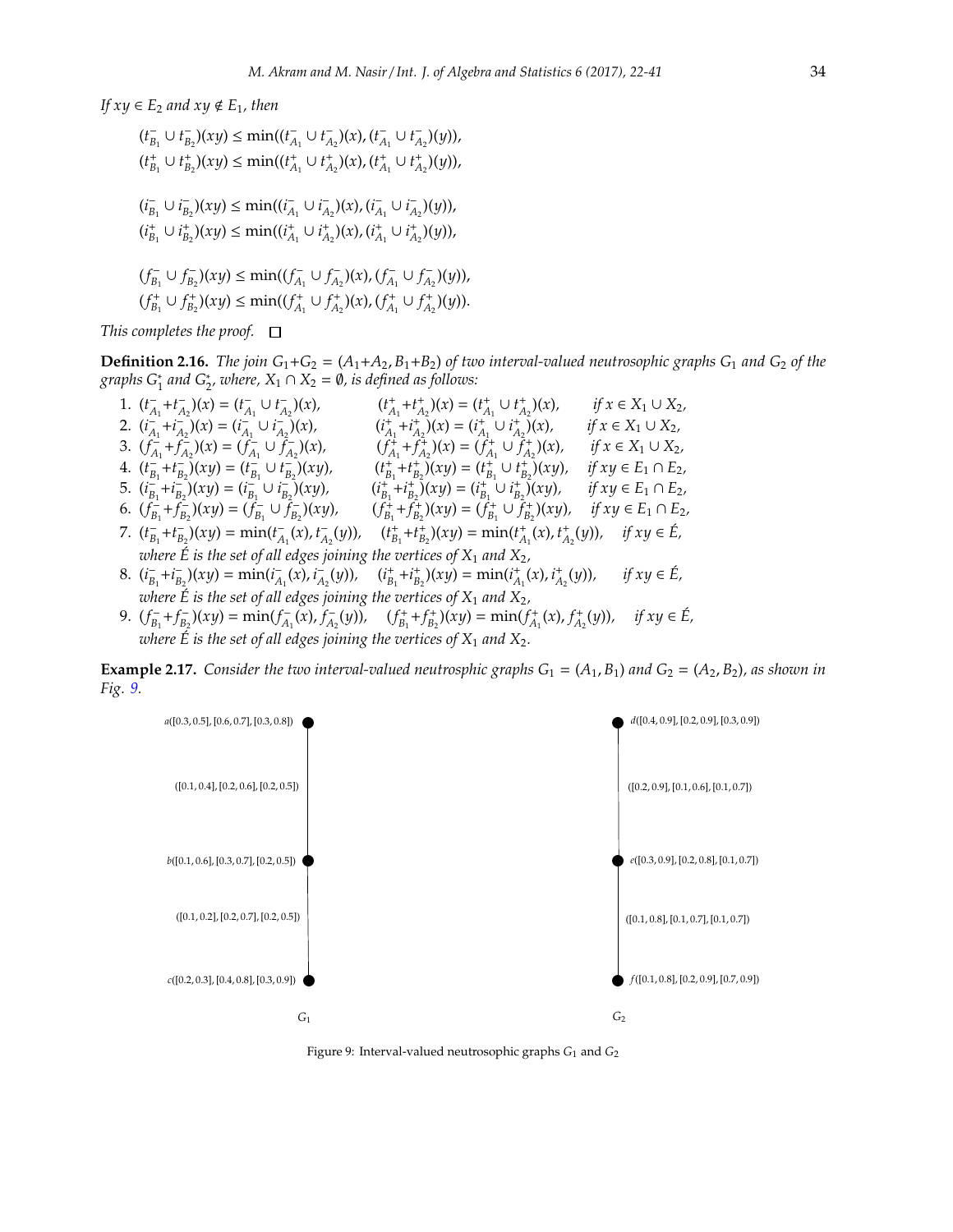



<span id="page-13-0"></span>Figure 10: *G*1+*G*<sup>2</sup>

**Proposition 2.18.** *The join*  $G_1 + G_2 = (A_1 + A_2, B_1 + B_2)$  *of two interval-valued neutrosophic graphs*  $G_1 = (A_1, B_1)$ *and*  $G_2 = (A_2, B_2)$  *is an interval-valued neutrosophic graph.* 

*Proof.* Let  $G_1 = (A_1, B_1)$  and  $G_2 = (A_2, B_2)$  be interval-valued neutrosophic graphs of the graphs  $G_1^* = (X_1, E_1)$  and  $G_2^* = (X_2, E_2)$ , respectively. We prove that  $G_1 + G_2 = (A_1 + A_2, B_1 + B_2)$  *is an interval-valued neutrosophic graph of the graph G*\*+G\*. In view of Proposition [2.15](#page-10-2) is sufficient to verify the case when xy ∈ É. In this case we have

$$
(t_{B_1}^+ + t_{B_2}^+)(xy) = \min(t_{A_1}^-(x), t_{A_2}^-(y))
$$
  
\n
$$
\leq \min((t_{A_1}^-\cup t_{A_2}^+)(x), (t_{A_1}^-\cup t_{A_2}^+)(y))
$$
  
\n
$$
= \min((t_{A_1}^+ + t_{A_2}^+)(x), (t_{A_1}^+ + t_{A_2}^+)(y)),
$$
  
\n
$$
(t_{B_1}^+ + t_{B_2}^+)(xy) = \min(t_{A_1}^+(x), t_{A_2}^+(y))
$$
  
\n
$$
\leq \min((t_{A_1}^+\cup t_{A_2}^+)(x), (t_{A_1}^+\cup t_{A_2}^+)(y)),
$$
  
\n
$$
= \min((t_{A_1}^+ + t_{A_2}^+)(x), (t_{A_1}^+ + t_{A_2}^+)(y)),
$$

$$
(i_{B_1}^-, i_{B_2}^-)(xy) = \min(i_{A_1}^-(x), i_{A_2}^-(y))
$$
  
\n
$$
\leq \min((i_{A_1}^-\cup i_{A_2}^-(x), (i_{A_1}^-\cup i_{A_2}^-(y)))
$$
  
\n
$$
= \min((i_{A_1}^-, +i_{A_2}^+)(x), (i_{A_1}^+, +i_{A_2}^+)(y)),
$$
  
\n
$$
(i_{B_1}^+, i_{B_2}^+)(xy) = \min(i_{A_1}^+(x), i_{A_2}^+(y))
$$
  
\n
$$
\leq \min((i_{A_1}^+\cup i_{A_2}^+)(x), (i_{A_1}^+\cup i_{A_2}^+)(y))
$$

$$
= \min((i_{A_1}^+ + i_{A_2}^+)(x), (i_{A_1}^+ + i_{A_2}^+)(y)),
$$

$$
(f_{B_1}^{\dagger} + f_{B_2}^{\dagger})(xy) = \min(f_{A_1}^{\dagger}(x), f_{A_2}^{\dagger}(y))
$$
  
\n
$$
\leq \min((f_{A_1}^{\dagger} \cup f_{A_2}^{\dagger})(x), (f_{A_1}^{\dagger} \cup f_{A_2}^{\dagger})(y))
$$
  
\n
$$
= \min((f_{A_1}^{\dagger} + f_{A_2}^{\dagger})(x), (f_{A_1}^{\dagger} + f_{A_2}^{\dagger})(y)),
$$
  
\n
$$
(f_{B_1}^{\dagger} + f_{B_2}^{\dagger})(xy) = \min(f_{A_1}^{\dagger}(x), f_{A_2}^{\dagger}(y))
$$
  
\n
$$
\leq \min((f_{A_1}^{\dagger} \cup f_{A_2}^{\dagger})(x), (f_{A_1}^{\dagger} \cup f_{A_2}^{\dagger})(y))
$$
  
\n
$$
= \min((f_{A_1}^{\dagger} + f_{A_2}^{\dagger})(x), (f_{A_1}^{\dagger} + f_{A_2}^{\dagger})(y)),
$$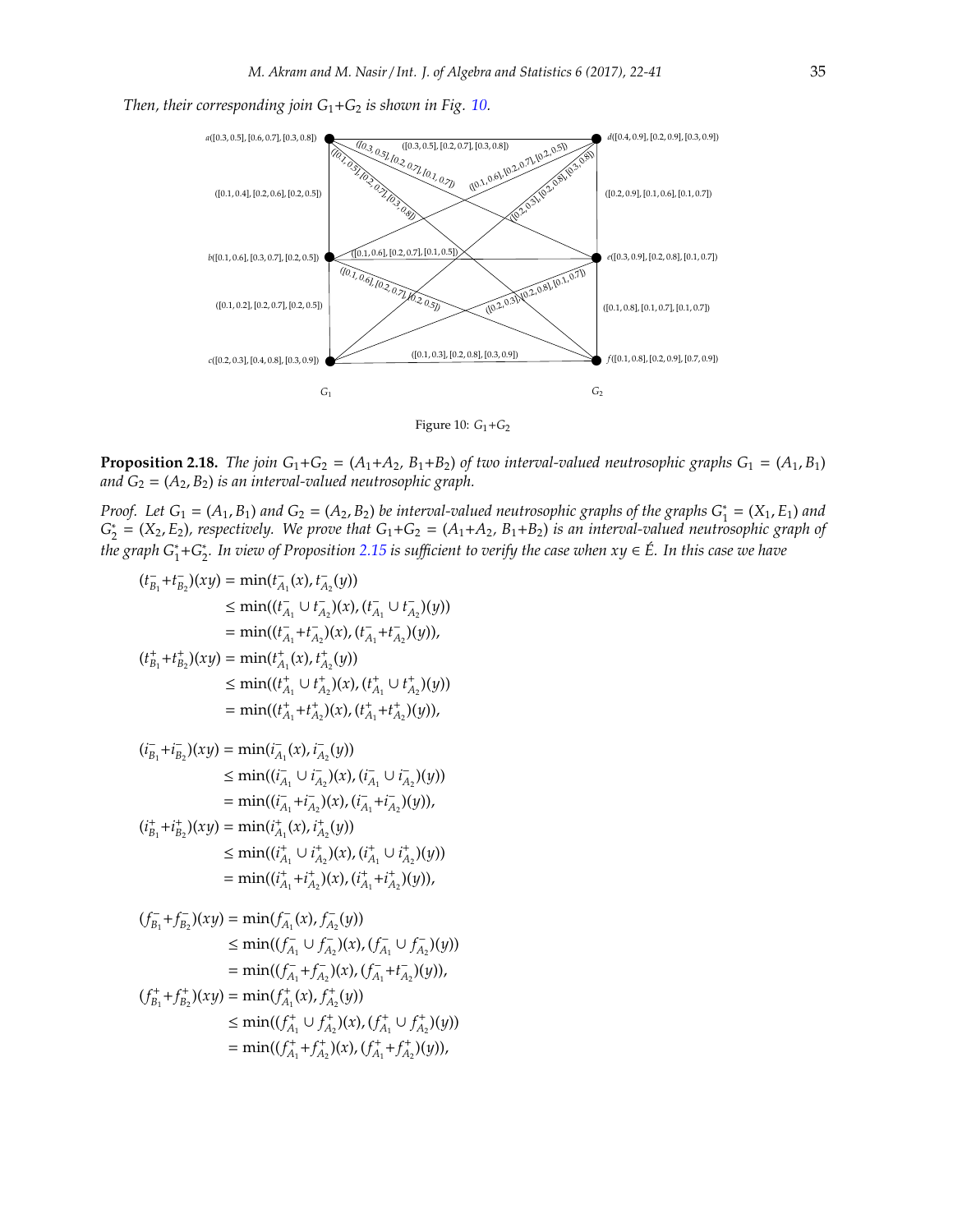*This completes the proof.*

**Definition 2.19.** Let  $G_1 = (A_1, B_1)$  and  $G_2 = (A_2, B_2)$  be two interval-valued neutrosophic graphs. A homomorphism  $g: G_1 \rightarrow G_2$  *is a mapping*  $g: X_1 \rightarrow X_2$  *such that:* 

- 1.  $t_{A_1}^{-}(x_1) \leq t_{A_2}^{-}(g(x_1)),$   $t_{A_1}^{-}(x_1) \leq t_{A_2}^{-}(g(x_1)),$  $i_{A_1}^-(x_1) \leq i_{A_2}^-(g(x_1))$ ,  $i_{A_1}^-(x_1) \leq i_{A_2}^-(g(x_1))$ ,  $f_{A_1}^{-}(x_1) \leq f_{A_2}^{-}(g(x_1))$ ,  $f_{A_1}^{-}(x_1) \leq f_{A_2}^{-}(g(x_1))$ , for all  $x_1 \in X_1$ , 2.  $t_{B_1}^-(x_1y_1) \le t_{B_2}^-(g(x_1)g(y_1)),$   $t_{B_1}^+(x_1y_1) \le t_{B_2}^+(g(x_1)g(y_1)),$  $i_{B_1}^-(x_1y_1) \leq i_{B_2}^-(g(x_1)g(y_1)),$   $i_{B_1}^+(x_1y_1) \leq i_{B_2}^+(g(x_1)g(y_1)),$  $f_{B_1}^{\dagger}(x_1y_1) \leq f_{B_2}^{\dagger}(g(x_1)g(y_1)),$   $f_{B_1}^{\dagger}(x_1y_1) \leq f_{B_2}^{\dagger}(g(x_1)g(y_1)),$  for all  $x_1y_1 \in E_1$ . *A bijective homomorphism with the property*
- 3.  $t_{A_1}^-(x_1) = t_{A_2}^-(g(x_1))$ ,  $t_{A_1}^-(x_1) = t_{A_2}^-(g(x_1)),$   $t_{A_1}^-(x_1) = t_{A_2}^-(g(x_1)),$  $i_{A_1}^-(x_1) = i_{A_2}^-(g(x_1))$ ,  $i_{A_1}^-(x_1) = i_{A_2}^-(g(x_1))$ ,  $f_{A_1}^{-1}(x_1) = f_{A_2}^{-1}(g(x_1))$ ,  $f_{A_1}^{-1}(x_1) = f_{A_2}^{-1}(g(x_1))$ , for all  $x_1 \in X_1$ , *is called a weak isomorphism. A weak isomorphism preserves the weights of the vertices but not necessarily the weights of the edges. A bijective homomorphism preserving the weights of the edges but not necessarily the weights of the vertices, i.e. a bijective homomorphism*  $q : G_1 \rightarrow G_2$  *such that:*
- 4.  $t_{B_1}^-(x_1y_1) = t_{B_2}^-(g(x_1)g(y_1)),$   $t_{B_1}^+(x_1y_1) = t_{B_2}^+(g(x_1)g(y_1)),$  $i_{B_1}^-(x_1y_1) = i_{B_2}^-(g(x_1)g(y_1)),$   $i_{B_1}^+(x_1y_1) = i_{B_2}^+(\overline{g(x_1)}g(y_1)),$  $f_{B_1}^+(x_1y_1) = f_{B_2}^-(g(x_1)g(y_1)),$   $f_{B_1}^+(x_1y_1) = f_{B_2}^+(g(x_1)g(y_1)),$  for all  $x_1y_1 \in E_1$ , is called a weak co*isomorphism. A bijective mapping*  $g : G_1 \to G_2$  *satisfying* 3. *and* 4. *is called an isomorphism.*

**Example 2.20.** Consider interval-valued neutrosophic graphs  $G_1 = (A_1, B_1)$  and  $G_2 = (A_2, B_2)$  on  $X_1 = \{a_1, b_1\}$  and  $X_2 = \{a_2, b_2\}$ , respectively, as shown in Fig. [11.](#page-14-0)



<span id="page-14-0"></span>Figure 11: Interval-valued neutrosophic graphs  $G_1$  and  $G_2$ 

*Then, it is easy to see that the mapping*  $q: X_1 \to X_2$  *defined by*  $q(a_1) = b_2$  *and*  $q(b_1) = a_2$  *is a weak isomorphism but it is not an isomorphism.*

**Example 2.21.** Consider interval-valued neutrosophic graphs  $G_1 = (A_1, B_1)$  and  $G_2 = (A_2, B_2)$  on  $X_1 = \{a_1, b_1\}$  and  $X_2 = \{a_2, b_2\}$ , respectively, as shown in Fig. [12.](#page-15-0)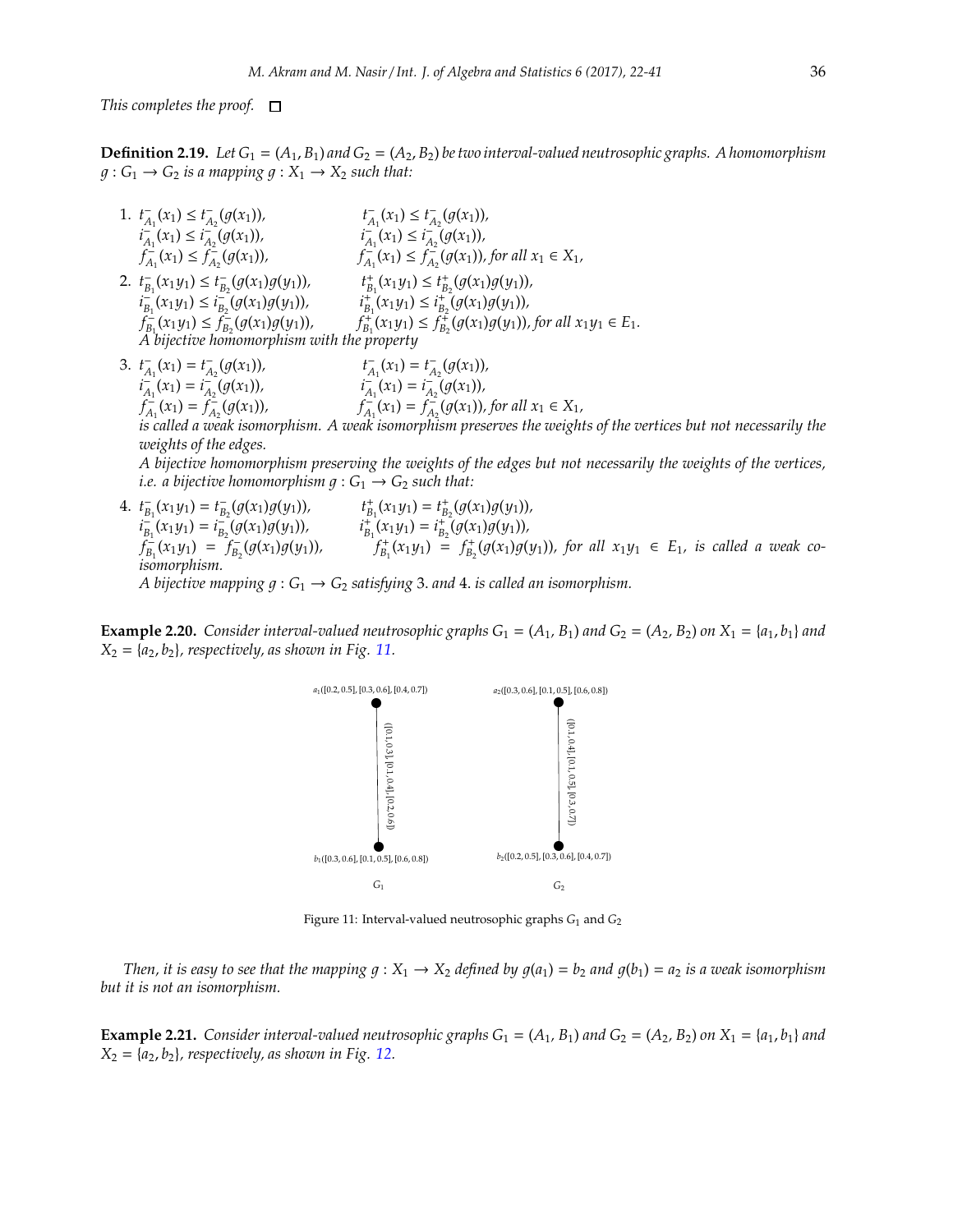

<span id="page-15-0"></span>Figure 12: Interval-valued neutrosophic graphs  $G_1$  and  $G_2$ 

*Then, it is easy to see that the mapping*  $g: X_1 \to X_2$  *defined by*  $g(a_1b_1) = a_2b_2$  *is a weak co-isomorphism but it is not an isomorphism.*

**Definition 2.22.** *An interval-valued neutrosophic graph is called complete if*

1.  $t_B^-(xy) = \min(t_A^-(x), t_A^-(y)),$   $t_B^+(xy) = \min(t_A^+(x), t_A^+(y)),$ 2.  $i_B^-(xy) = \min(i_A^-(x), i_A^-(y)),$   $i_B^+(xy) = \min(i_A^+(x), i_A^+(y)),$ 3.  $f_B^-(xy) = \min(f_A^-(x), f_A^-(y)),$   $f_B^+(xy) = \min(f_A^+(x), f_A^+(y)),$  for all  $x, y \in X$ .

**Example 2.23.** *Consider an interval-valued neutrosophic complete graph*  $G = (A, B)$  *on*  $X = \{a, b, c\}$  *as shown in Fig. [13.](#page-15-1)*



<span id="page-15-1"></span>Figure 13: Interval-valued neutrosophic complete graph

**Proposition 2.24.** *If*  $G = (A, B)$  *is an interval-valued neutrosophic complete graph, then also*  $G \circ G$  *is an intervalvalued neutrosophic complete graph.*

**Definition 2.25.** *The complement of an interval-valued neutrosophic complete graph*  $G = (A, B)$  *on*  $G^* = (X, E)$  *is an interval-valued neutrosophic complete graph*  $\overline{G} = (\overline{A}, \overline{B})$  *on*  $\overline{G^*} = (X, \overline{E})$ *, where* 

1.  $\overline{X} = X$ , 2.  $\overline{t}_A^+$  $A^+(x_i) = t_A^+(x_i),$  *i*<sub>A</sub>  $A^{\dagger}(x_i) = i^{\dagger}_A(x_i), \qquad \overline{f}^{\dagger}_A$  $f_A^+(x_i) = f_A^+(x_i)$ ,  $\overline{t_A}(x_i) = t_A^-(x_i), \qquad \overline{t_A}(x_i) = t_A^-(x_i), \qquad \overline{t_A}(x_i)$  $A(x_i) = f_A^-(x_i)$ , for all  $x_i \in X$ ,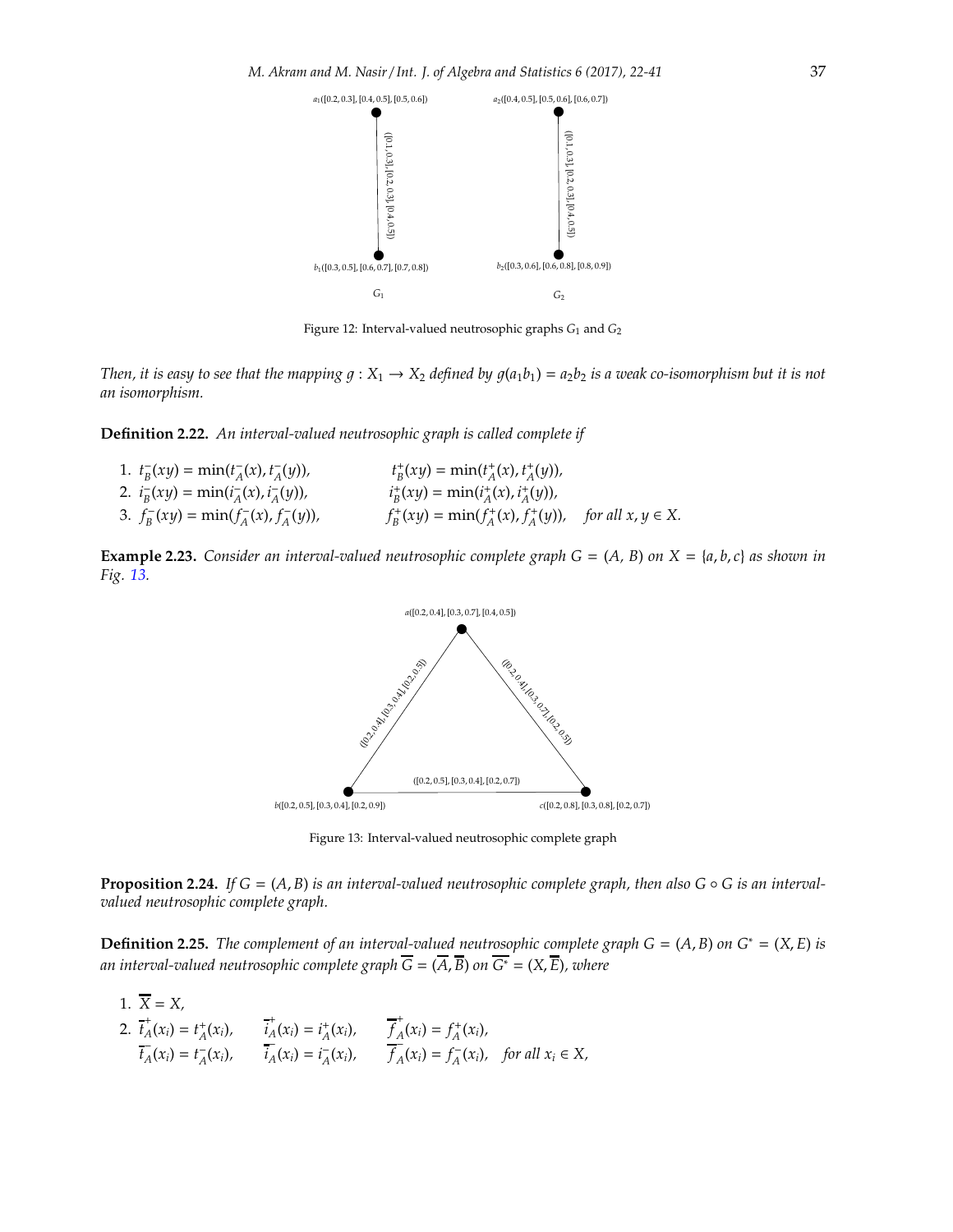3.

$$
\vec{t}_B^+(x_i, x_j) = \begin{cases}\n\min[t_A^+(x_i), t_A^+(x_j)] & \text{if } t_B^+(x_i, x_j) = 0, \\
\min[t_A^+(x_i), t_A^+(x_j)] - t_B^+(x_i, x_j) & \text{if } t_B^+(x_i, x_j) > 0, \\
\vec{i}_B^+(x_i, x_j) = \begin{cases}\n\min[i_A^+(x_i), i_A^+(x_j)] & \text{if } i_B^+(x_i, x_j) = 0, \\
\min[i_A^+(x_i), i_A^+(x_j)] - i_B^+(x_i, x_j) & \text{if } i_B^+(x_i, x_j) > 0, \\
\end{cases}
$$
\n
$$
\vec{f}_B^+(x_i, x_j) = \begin{cases}\n\min[f_A^+(x_i), f_A^+(x_j)] & \text{if } f_B^+(x_i, x_j) = 0, \\
\min[f_A^+(x_i), f_A^+(x_j)] - f_B^+(x_i, x_j) & \text{if } f_B^+(x_i, x_j) > 0,\n\end{cases}
$$

4.

$$
\overline{t}_{B}(x_{i}, x_{j}) = \begin{cases}\n\min[t_{A}^{-}(x_{i}), t_{A}^{-}(x_{j})] & \text{if } t_{B}^{-}(x_{i}, x_{j}) = 0, \\
\min[t_{A}^{-}(x_{i}), t_{A}^{-}(x_{j})] - t_{B}^{-}(x_{i}, x_{j}) & \text{if } t_{B}^{-}(x_{i}, x_{j}) > 0,\n\end{cases}
$$
\n
$$
\overline{t}_{B}^{-}(x_{i}, x_{j}) = \begin{cases}\n\min[t_{A}^{-}(x_{i}), t_{A}^{-}(x_{j})] & \text{if } t_{B}^{-}(x_{i}, x_{j}) = 0, \\
\min[t_{A}^{-}(x_{i}), t_{A}^{-}(x_{j})] - t_{B}^{-}(x_{i}, x_{j}) & \text{if } t_{B}^{-}(x_{i}, x_{j}) > 0,\n\end{cases}
$$
\n
$$
\overline{f}_{B}^{-}(x_{i}, x_{j}) = \begin{cases}\n\min[f_{A}^{-}(x_{i}), f_{A}^{-}(x_{j})] & \text{if } f_{B}^{-}(x_{i}, x_{j}) = 0, \\
\min[f_{A}^{-}(x_{i}), f_{A}^{-}(x_{j})] - f_{B}^{-}(x_{i}, x_{j}) & \text{if } f_{B}^{-}(x_{i}, x_{j}) > 0,\n\end{cases}
$$

*for all*  $x_i x_j \in E$ .

**Definition 2.26.** *An interval-valued neutrosophic complete graph G* = (*A*, *B*) *is called self-complementary if and only if*  $G \sim \overline{G}$ *.* 

**Example 2.27.** *Consider a self-complementary interval-valued neutrosophic graph*  $G = (A, B)$  *on*  $X = \{a, b, c\}$  *as shown in Fig. [14.](#page-16-0)*



<span id="page-16-0"></span>Figure 14: Self-complementary interval-valued neutrosophic graph

<span id="page-16-1"></span>**Proposition 2.28.** *In a self-complementary interval-valued neutrosophic complete graph G* = (*A, B*) *we have*

1.  $\sum_{x\neq y} t_{B}^{-}(xy) = \frac{1}{2} \sum_{x\neq y} \min(t_{A}^{-}(x), t_{A}^{-}(y)),$   $\sum_{x\neq y} t_{B}^{+}(xy) = \frac{1}{2} \sum_{x\neq y} \min(t_{A}^{-}(x), t_{A}^{-}(y)),$ 2.  $\sum_{x\neq y} i_{\overline{B}}(xy) = \frac{1}{2} \sum_{x\neq y} \min(i_{\overline{A}}(x), i_{\overline{A}}(y)), \qquad \sum_{x\neq y} i_{\overline{B}}^+(xy) = \frac{1}{2} \sum_{x\neq y} \min(i_{\overline{A}}^-(x), i_{\overline{A}}^-(y)),$ 3.  $\sum_{x\neq y} f_B^-(xy) = \frac{1}{2} \sum_{x\neq y} \min(f_A^-(x), f_A^-(y)),$   $\sum_{x\neq y} f_B^+(xy) = \frac{1}{2} \sum_{x\neq y} \min(f_A^-(x), f_A^-(y)).$ 

With the help of above Proposition [2.28,](#page-16-1) it can be observed that the graph shown in Fig. [14](#page-16-0) is selfcomplementary.

**Proposition 2.29.** *Let G* = (*A, B*) *be an interval-valued neutrosophic complete graph such that*

1.  $t_B^-(xy) = \min(t_A^-(x), t_A^-(y)), \qquad t_B^+(xy) = \min(t_A^+(x), t_A^+(y)),$ 2.  $i_B^-(xy) = \min(i_A^-(x), i_A^-(y)), \qquad i_B^+(xy) = \min(i_A^+(x), i_A^+(y)),$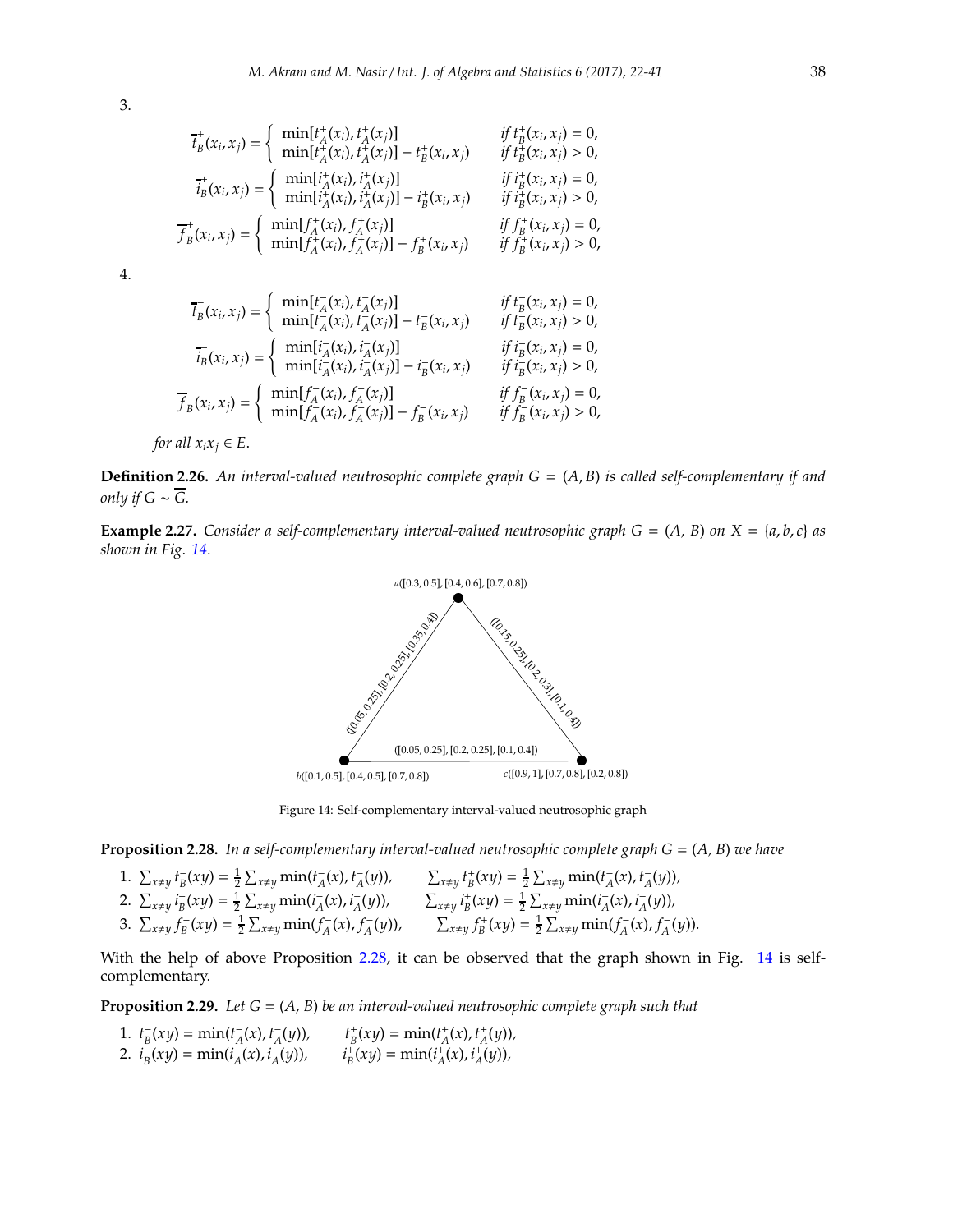3.  $f_B^-(xy) = \min(f_A^-(x), f_A^-(y)),$   $f_B^+(xy) = \min(f_A^+(x), f_A^+(y)),$  for all  $x, y \in X$ ,

*then G is self-complementary.*

**Proposition 2.30.** *Let*  $G_1 = (A_1, B_1)$  *and*  $G_2 = (A_2, B_2)$  *be interval-valued neutrosophic complete graphs. Then*  $G_1 \cong G_2$  *if and only if*  $\overline{G_1} \cong \overline{G_2}$ *.* 

**Definition 2.31.** *An interval-valued neutrosophic graph is called strong if*

| 1. $t_B^-(xy) = \min(t_A^-(x), t_A^-(y)),$  | $t_{R}^{+}(xy) = \min(t_{A}^{+}(x), t_{A}^{+}(y)),$ |                      |
|---------------------------------------------|-----------------------------------------------------|----------------------|
| 2. $i_R^-(xy) = \min(i_A^-(x), i_A^-(y))$ , | $i_R^+(xy) = \min(i_A^+(x), i_A^+(y)),$             |                      |
| 3. $f_R^-(xy) = \min(f_A^-(x), f_A^-(y)),$  | $f_R^+(xy) = \min(f_A^+(x), f_A^+(y)),$             | for all $xy \in E$ . |

**Example 2.32.** Consider an interval-valued neutrosophic strong graph  $G = (A, B)$  on  $X = \{a, b, c, d\}$  as shown in *Fig. [15.](#page-17-0)*



<span id="page-17-0"></span>Figure 15: Interval-valued neutrosophic strong graph

**Definition 2.33.** *Let G* = (*A*, *B*) *be an interval-valued neutrosophic graph on G*<sup>∗</sup> *. If all the vertices have the same openneighbourhood degree n, then G is called an n-regular interval-valued neutrosophic graph. The open neighbourhood* degree of a vertex x in G is defined by deg(x)=([deg<sub>t</sub>-(x), deg<sub>t+</sub>(x)], [deg<sub>i</sub>-(x), deg<sub>i+</sub>(x)], [deg<sub>f-</sub>(x), deg<sub>f+</sub>(x)]), where,  $deg_{t^-}(x) = \sum_{y \in N(x)} t_A^-(y), deg_{t^+}(x) = \sum_{y \in N(x)} t_A^+(y), deg_{t^-}(x) = \sum_{y \in N(x)} t_A^-(y), deg_{t^+}(x) = \sum_{y \in N(x)} t_A^+(y), deg_{f^-}(x) = \sum_{y \in N(x)} t_A^+(y)$  $\sum_{y \in N(x)} f_A^-(y)$ , and  $\deg_{f^+}(x) = \sum_{y \in N(x)} f_A^+(y)$ .

**Example 2.34.** *Consider a graph G*<sup>∗</sup> *such that X* = {*a*, *b*, *c*}*, E* = {*ab*, *bc*, *ac*}*. Let A be an interval-valued neutrosophic subset of X and let B be an interval-valued neutrosophic subset of E*  $\subseteq$  *X*  $\times$  *X*, *as shown in the following Tables.* 

| Α       | a   | h   | C   |
|---------|-----|-----|-----|
| $t_A^-$ | 0.2 | 0.2 | 0.2 |
|         | 0.5 | 0.5 | 0.5 |
|         | 0.3 | 0.3 | 0.3 |
|         | 0.4 | 0.4 | 0.4 |
|         | 0.2 | 0.2 | 0.2 |
|         | 0.9 | 0.9 | 0.9 |

| B       | ab  | hc. | ac  |
|---------|-----|-----|-----|
| $t_R^-$ | 0.2 | 0.1 | 0.1 |
| $t_R^+$ | 0.4 | 0.3 | 0.3 |
| $i_B^-$ | 0.3 | 0.1 | 0.1 |
| $i_B^+$ | 0.4 | 0.2 | 0.2 |
| l B     | 0.2 | 0.3 | 0.3 |
|         | 0.5 | 0.4 | 0.4 |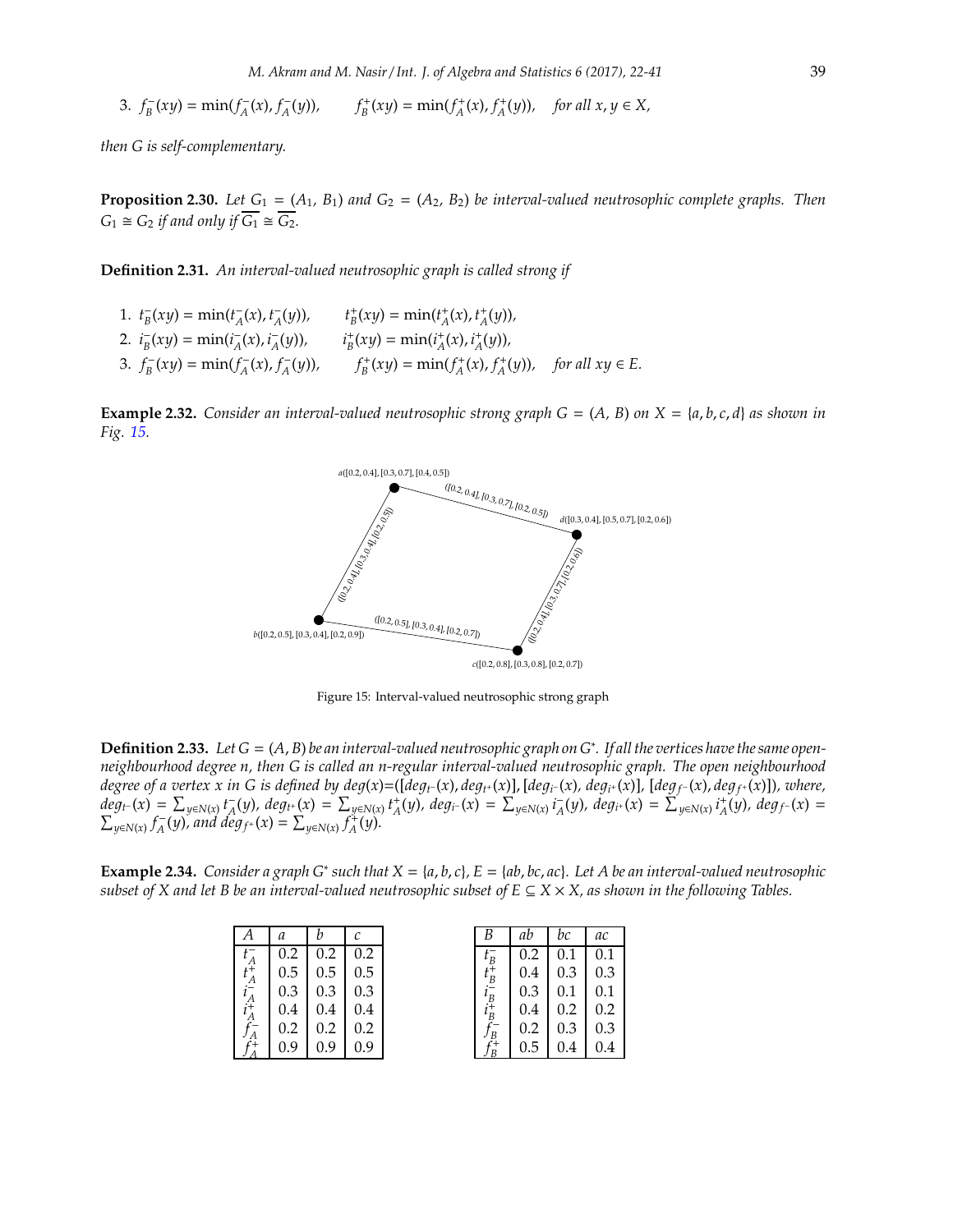

<span id="page-18-5"></span>Figure 16: Regular interval-valued neutrosophic graph

*By routine calculations it can be observed that the graph shown in Fig. [16](#page-18-5) is regular interval-valued neutrosophic graph.*

Following results can be proved using similar method as used in [\[8\]](#page-19-22), hence we omit their proofs.

**Theorem 2.35.** *Every complete interval-valued neutrosophic graph is totally regular.*

**Theorem 2.36.** *Let G* = (*A*, *B*) *be an interval-valued neutrosophic graph of a graph G*<sup>∗</sup> *. Then A is a constant function if and only if the following statements are equivalent:*

- (a) *G is a regular interval-valued neutrosophic graph,*
- (b) *G is a totally regular interval-valued neutrosophic graph.*

**Proposition 2.37.** *If an interval-valued neutrosophic graph G is regular and totally regular, then A is a constant function.*

**Theorem 2.38.** *Let G be an interval-valued neutrosophic graph where a crisp graph G*<sup>∗</sup> *is an odd cycle. Then G is a regular interval-valued neutrosophic graph if and only if B is a constant function.*

### **3. Conclusions**

An interval-valued neutrosophic set is an extension of an interval-valued fuzzy set. The models which are based on interval-valued neutrosophic sets are more appropriate and well-suited as compare to traditional models. In this paper we have discussed some operations on interval-valued neutrosophic graphs. We are extending our research work to (1) Irregular Interval-valued neutrosophic graphs, (2) Interval-valued neutrosophic directed hypergraphs, (3) Rough neutrosophic graphs, (4) Interval-valued neutrosophic competition graphs, and (5) Application of Interval-valued neutrosophic graphs in decision support systems. **Acknowledgements.** The authors are highly thankful to Editor-in Chief and the referees for their invaluable comments and suggestions.

### **References**

- <span id="page-18-0"></span>[1] M. Akram and S. Shahzadi, Neutrosophic soft graphs with application, Journal of Intelligent & Fuzzy Systems, 32(1)(2017) 841-858.
- <span id="page-18-2"></span>[2] M. Akram, S. Shahzadi and A. Borumand saeid, Single-valued neutrosophic hypergraphs, TWMS Journal of Applied and Engineering Mathematics, (2016)(In press).
- <span id="page-18-1"></span>[3] M. Akram, Single-valued neutrosophic planar graphs, International Journal of Algebra and Statistics, 5(2)(2016) 157-167.
- <span id="page-18-4"></span>[4] M. Akram and G. Shahzadi, Operations on single-valued neutrosophic graphs, Journal of Uncertain System, 11(2)(2017) 1-26.
- <span id="page-18-3"></span>[5] M. Akram and S. Shahzadi, Representation of graphs using intuitionistic neutrosophic soft sets, Journal of Mathematical Analysis, 7(6)(2016) 31-53.